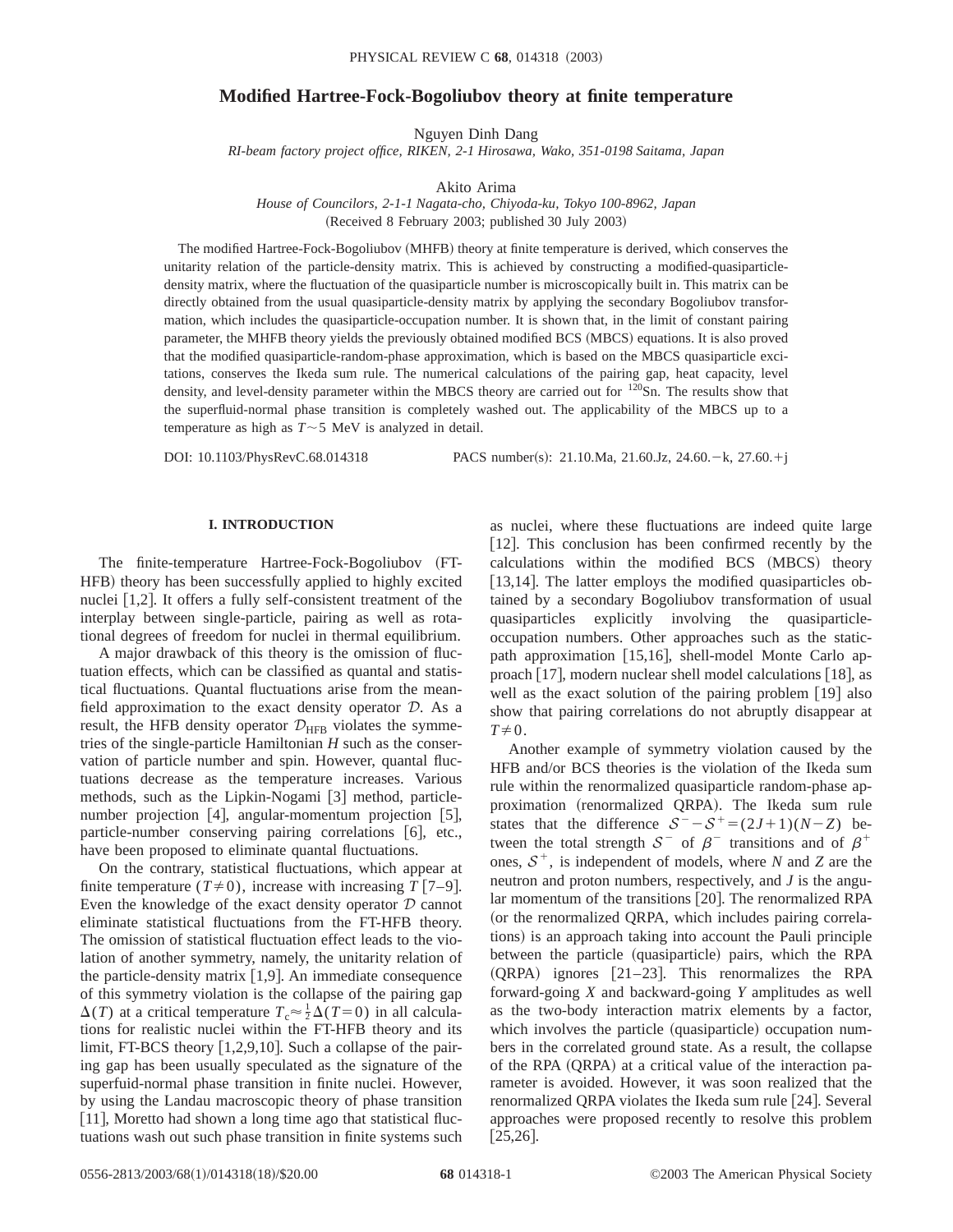The goal of this paper is to derive a modified HFB (MHFB) theory at finite temperature, which conserves the unitarity relation of the particle-density matrix. It will be shown that this can be achieved by using a modified quasiparticle-density matrix, which takes into account statistical fluctuation of the quasiparticle number microscopically. This modified quasiparticle-density matrix can be alternatively obtained by applying the secondary Bogoliubov transformation in Refs.  $[13,14]$  on the particle-density matrix at zero temperature. It will be demonstrated that the BCS limit of the MHFB equations yields the MBCS equations, which have been obtained previously in Refs. [13,14]. It will also be proved that the modified QRPA  $[13]$ , obtained by using the MBCS quasiparticles, conserves the Ikeda sum rule.

The paper is organized as follows. Section II summarizes the main features of the FT-HFB theory and its violation of the unitarity relation. The MHFB theory, which restores the unitarity relation, is derived in Sec. III. The MBCS equations are derived as the limit of the MHFB ones in the same section. The restoration of the Ikeda sum rule within the modified QRPA is shown in the Appendix. The theory is illustrated in Sec. IV by numerical calculations of the pairing gap and thermodynamic quantities such as the heat capacity, level-density parameter, and level-density as functions of temperature for  $120$ Sn. The same section also discusses in detail the applicability of the MBCS equations in numerical calculations using realistic single-particle energies at high temperature. The paper is summarized in Sec. V, where conclusions are drawn.

### **II. REVIEW OF THE FT-HFB THEORY**

This section summarizes the main features of the FT-HFB theory, which has been derived by Goodman in Ref.  $[1]$ . They are essential for deriving the MHFB theory at finite temperature in the present paper.

#### **A. HFB Hamiltonian**

The HFB theory is based on the self-consistent Hartree-Fock (HF) Hamiltonian with two-body interaction,

$$
H = \sum_{ij} \mathcal{T}_{ij} a_i^{\dagger} a_j + \frac{1}{4} \sum_{ijkl} v_{ijkl} a_i^{\dagger} a_j^{\dagger} a_l a_k, \qquad (1)
$$

where  $i, j, \ldots$  denote the quantum numbers characterizing the single-particle orbitals,  $T_{ij}$  are the kinetic energies, and  $v_{ijkl}$  are antisymmetrized matrix elements of the two-body interaction. The HFB theory approximates Hamiltonian  $(1)$ by an independent-quasiparticle Hamiltonian  $H_{\text{HFR}}$ ,

$$
H - \mu \hat{N} \approx H_{\text{HFB}} = E_0 + \sum_i E_i \alpha_i^{\dagger} \alpha_i, \qquad (2)
$$

where  $\hat{N}$  is the particle-number operator,  $\mu$  is the chemical potential,  $E_0$  is the energy of the ground state  $|0\rangle$ , which is defined as the vacuum of quasiparticles,

and *Ei* are quasiparticle energies. The quasiparticle creation  $\alpha_i^{\dagger}$  and destruction  $\alpha_i$  operators are obtained from the singleparticle operators  $a_i^{\dagger}$  and  $a_i$  by the Bogoliubov transformation, whose matrix form is

$$
\begin{pmatrix} \alpha^{\dagger} \\ \alpha \end{pmatrix} = \begin{pmatrix} U & V \\ V^* & U^* \end{pmatrix} \begin{pmatrix} a^{\dagger} \\ a \end{pmatrix}
$$
 (4)

with properties

$$
UU^{\dagger} + VV^{\dagger} = 1, \quad UV^{\mathrm{T}} + VU^{\mathrm{T}} = 0,\tag{5}
$$

where  $\bf{1}$  is the unit matrix, and the superscript  $\rm{T}$  denotes the transposing operation. The two-body interaction term of Hamiltonian (1), expressed in terms of quasiparticle operators using transformation  $(4)$ , also contains the terms  $\sim \alpha_i^{\dagger} \alpha_i^{\dagger} \alpha_i^{\dagger} \alpha_i^{\dagger} \alpha_i^{\dagger} \alpha_i^{\dagger} \alpha_i \alpha_i \alpha_i^{\dagger} \alpha_j^{\dagger} \alpha_i \alpha_k$ , and their Hermitian conjugated parts. These terms are neglected in the HFB approximation. They play the role of residual interaction beyond the quasiparticle mean field. The quasiparticle energies *Ei* and matrices *U* and *V* are determined as the solutions of the HFB equations, which are usually derived by applying either the variational principle of Ritz or Wick's theorem  $[5]$ .

## **B. Thermodynamic and statistical quantities within the FT-HFB theory**

At finite temperature *T*, the condition for a system to be in thermal equilibrium requires the minimum of its grand potential  $\Omega$ .

$$
\Omega = \mathcal{E} - TS - \mu N,\tag{6}
$$

with the total energy  $\mathcal{E}$ , the entropy *S*, and particle number *N*, namely,

$$
\delta\Omega = 0.\t\t(7)
$$

This variation defines the density operator  $D$  with trace equal to 1:

$$
\text{Tr}\mathcal{D} = 1, \quad \delta\Omega/\delta\mathcal{D} = 0 \tag{8}
$$

in the form

$$
\mathcal{D} = Z^{-1} e^{-\beta (H - \mu \hat{N})}, \quad Z = \text{Tr} [e^{-\beta (H - \mu \hat{N})}], \quad \beta = T^{-1}, \tag{9}
$$

where *Z* is the grand partition function. The expectation value  $\langle \hat{O} \rangle$  of any operator  $\hat{O}$  is then given as the average in the grand canonical ensemble,

$$
\langle \hat{\mathcal{O}} \rangle = \text{Tr}(\mathcal{D}\hat{\mathcal{O}}). \tag{10}
$$

This defines the total energy  $\mathcal{E}$ , entropy  $\mathcal{S}$ , and particle number *N* as

$$
\mathcal{E} = \langle H \rangle = \text{Tr}(\mathcal{D}H), \quad \mathcal{S} = -\langle \mathcal{D} \ln \mathcal{D} \rangle = -\text{Tr}(\mathcal{D} \ln \mathcal{D}),
$$

$$
N = \langle \hat{N} \rangle = \text{Tr}(\mathcal{D}\hat{N}). \tag{11}
$$

$$
\alpha_i|0\rangle = 0,\t\t(3)
$$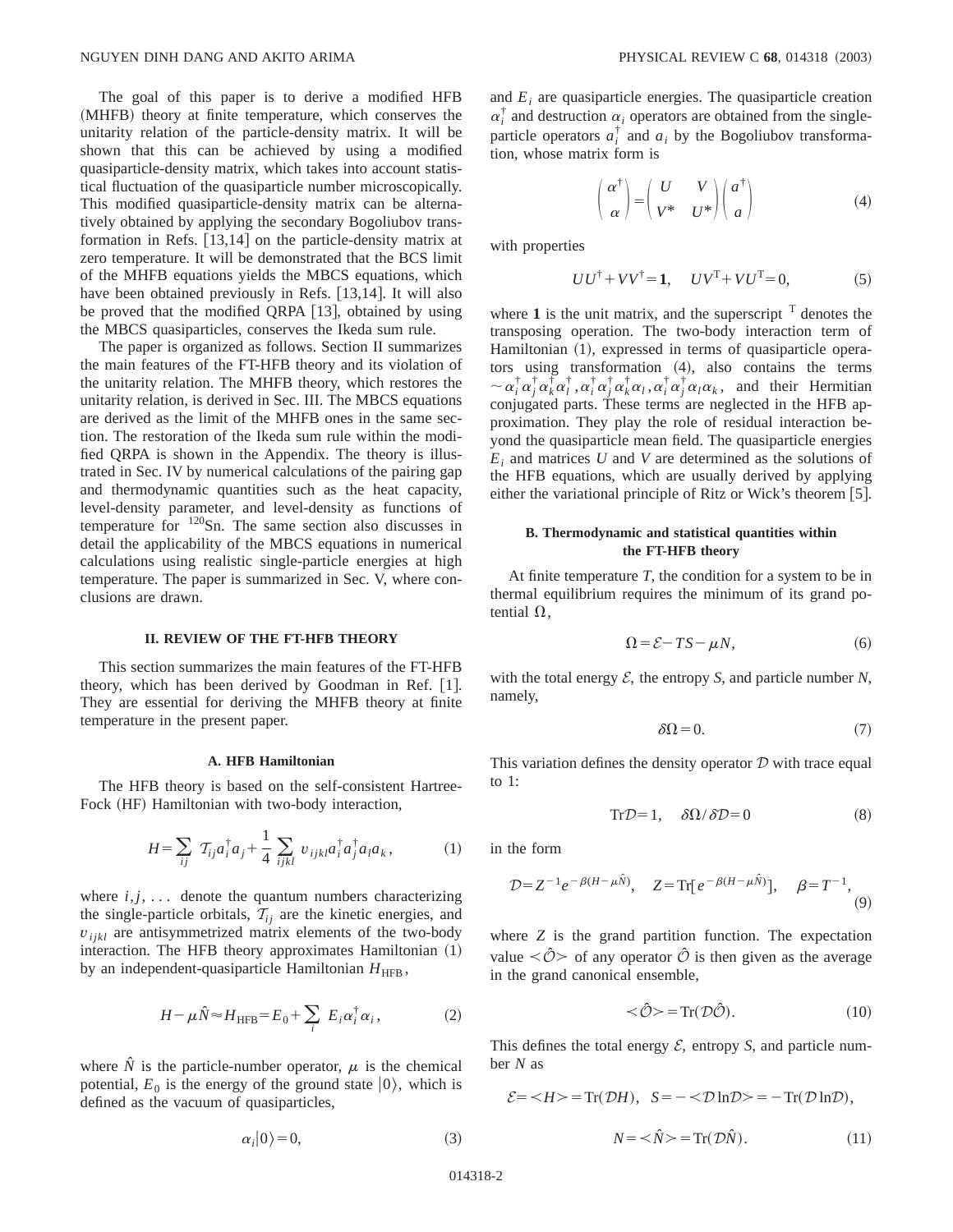The FT-HFB theory replaces the unknown exact density operator D in Eq. (9) with the approximated one,  $\mathcal{D}_{\text{HFR}}$ , which is found in Ref.  $[1]$  by substituting Eq.  $(2)$  into Eq.  $(9)$  as

$$
\mathcal{D}_{\text{HFB}} = \prod_{i} \left[ n_i \hat{\mathcal{N}}_i + (1 - n_i)(1 - \hat{\mathcal{N}}_i) \right],\tag{12}
$$

where  $\hat{N}_i$  is the operator of the quasiparticle number on the *i*th orbital,

$$
\hat{\mathcal{N}}_i = \alpha_i^\dagger \alpha_i \,, \tag{13}
$$

and  $n_i$  is the quasiparticle-occupation number. Within the FT-HFB theory,  $n_i$  is defined according to Eq.  $(10)$  as

$$
n_i = \langle \hat{\mathcal{N}}_i \rangle = \frac{1}{e^{\beta E_i} + 1},\tag{14}
$$

where the symbol  $\langle \cdots \rangle$  denotes the average similar to Eq. (10), but in which the approximated density operator  $\mathcal{D}_{\text{HFB}}$  $(12)$  replaces the exact one, i.e.,

$$
\langle \hat{\mathcal{O}} \rangle = \text{Tr}(\mathcal{D}_{\text{HFB}} \hat{\mathcal{O}}). \tag{15}
$$

That the quasiparticle-occupation number  $n_i$  at finite temperature is given by the Fermi-Dirac ditsribution as in Eq.  $(14)$ , within the framework of the independent-quasiparticle approximation  $(2)$  has been also proved a long time ago by Zubarev using the double-time Green function method  $[27]$ (see also Appendix A of Ref.  $[14]$ ). The quasiparticle energy  $E_i$  in Eq. (14) is found by solving the FT-HFB equations summarized in the following section.

### **C. FT-HFB equations**

The generalized particle-density matrix *R* is related to the generalized quasiparticle-density matrix *Q* through the Bogoliubov transformation  $(4)$  as

$$
R = \mathcal{U}^\dagger \mathcal{Q} \mathcal{U},\tag{16}
$$

where

$$
R = \begin{pmatrix} \rho & \tau \\ -\tau^* & 1 - \rho^* \end{pmatrix}, \quad Q = \begin{pmatrix} q & t \\ -t^* & 1 - q^* \end{pmatrix} = \begin{pmatrix} n & 0 \\ 0 & 1 - n \end{pmatrix}, \tag{17}
$$

with

$$
\mathcal{U} = \begin{pmatrix} U^* & V^* \\ V & U \end{pmatrix}, \quad \mathcal{U}\mathcal{U}^{\dagger} = \mathbf{1}.
$$
 (18)

The matrix elements of the single-particle matrix  $\rho$  and the particle pairing tensor  $\tau$  within the FT-HFB approximation are evaluated as

$$
\rho_{ij} = \langle a_j^{\dagger} a_i \rangle, \quad \tau_{ij} = \langle a_j a_i \rangle, \tag{19}
$$

while those of the quasiparticle matrix *q* are given in terms of the quasiparticle-occupation number since

$$
q_{ij} = \langle \alpha_j^{\dagger} \alpha_i \rangle = \delta_{ij} n_i, \quad t_{ij} = \langle \alpha_j \alpha_i \rangle = 0, \tag{20}
$$

which follow from the HFB approximation  $(2)$ . Using the inverse transformation of Eq.  $(4)$ , the particle densities are obtained as  $\lceil 1 \rceil$ 

$$
\rho = U^{\mathrm{T}} n U^* + V^{\dagger} (1 - n) V, \quad \tau = U^{\mathrm{T}} n V^* + V^{\dagger} (1 - n) U.
$$
\n(21)

By minimizing the grand potential  $\Omega$  according to Eq. (7), Goodman had derived in Ref.  $[1]$  the FT-HFB equations in the following form:

$$
\begin{pmatrix} \mathcal{H} & \Delta \\ -\Delta^* & -\mathcal{H}^* \end{pmatrix} \begin{pmatrix} U_i \\ V_i \end{pmatrix} = E_i \begin{pmatrix} U_i \\ V_i \end{pmatrix},
$$
 (22)

where

$$
\mathcal{H} = \mathcal{T} - \mu + \Gamma, \quad \Gamma_{ij} = \sum_{kl} v_{ikjl} \rho_{lk}, \quad \Delta_{ij} = \frac{1}{2} \sum_{kl} v_{ijkl} \tau_{kl}.
$$
\n(23)

(for details of the derivation, see Sec. 4 of Ref.  $[1]$ ). The total energy  $\mathcal{E}$ , entropy *S*, and particle number *N* from Eq. (11) are now given within the FT-HFB theory as

$$
\mathcal{E} = \operatorname{Tr}[(\mathcal{T} + \frac{1}{2}\Gamma)\rho + \frac{1}{2}\Delta\tau^{\dagger}], \tag{24}
$$

$$
S = -\sum_{i} [n_i \ln n_i + (1 - n_i) \ln(1 - n_i)], \tag{25}
$$

$$
N = \text{Tr}\rho,\tag{26}
$$

from which one can easily calculate the grand potential  $\Omega$  $(6).$ 

In the limit

$$
v_{i\tilde{i}j\tilde{j}} = -G_{ij},\tag{27}
$$

where  $|\tilde{i}\rangle$  denotes the time-reversal state of  $|i\rangle$ , Eqs. (22),  $(23)$ , and  $(26)$  yield the well-known FT-BCS equations. For spherical nuclei and with all the pairing matrix elements equal to  $G_{ij} = G$ , the FT-BCS equations have the form

$$
\Delta = G \sum_{j} \Omega_{j} u_{j} v_{j} (1 - 2n_{j}), \qquad (28)
$$

$$
N = 2\sum_{j} \Omega_{j} [(1 - 2n_{j})v_{j}^{2} + n_{j}], \qquad (29)
$$

where  $2\Omega_i = 2j+1$  is the shell degeneracy. The quasiparticle energies  $E_i$  and coefficients  $u_i$  and  $v_j$  are given as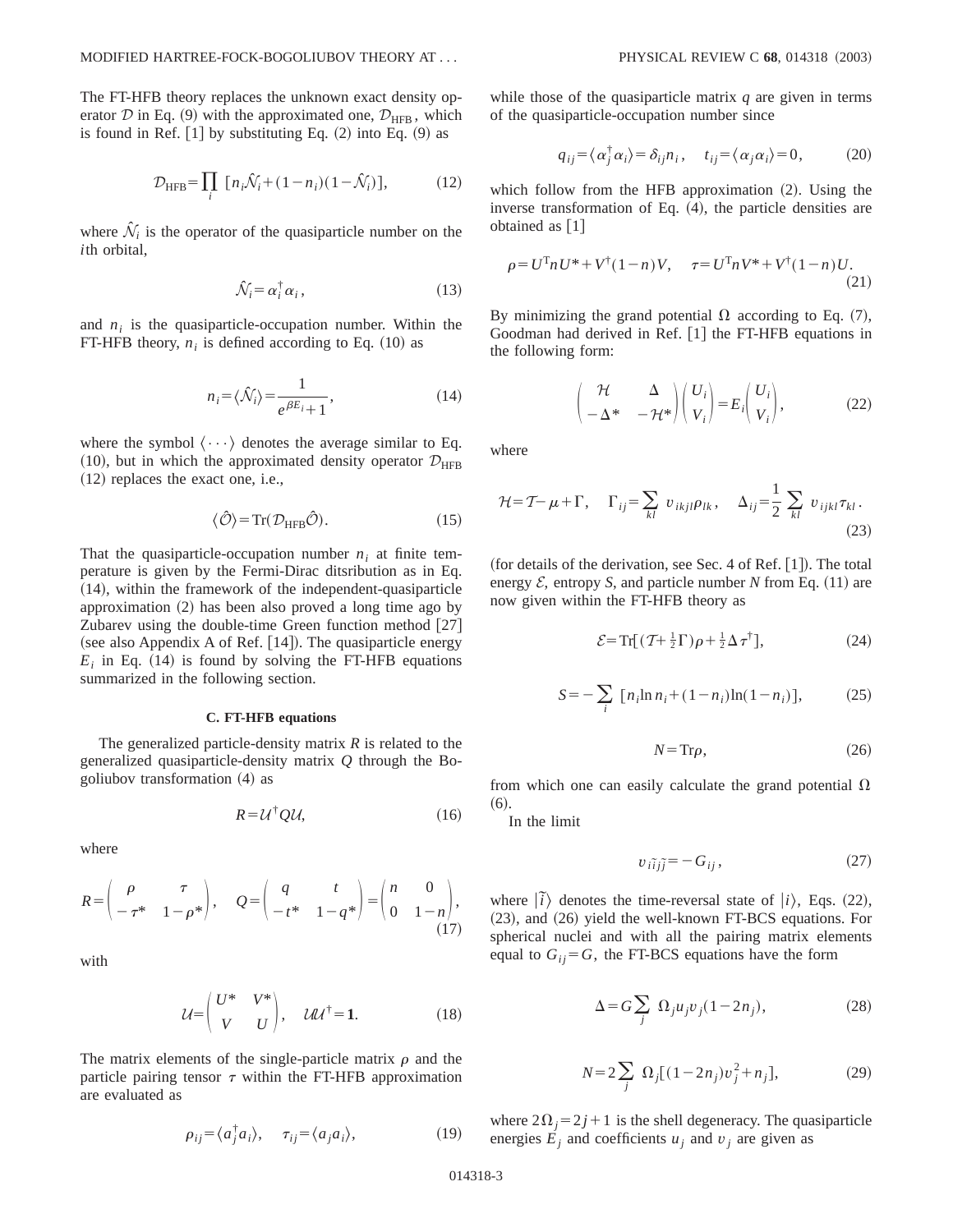$$
E_j = \sqrt{(\epsilon_j - \mu)^2 + \Delta^2}, \quad u_j^2 = \frac{1}{2} \left( 1 + \frac{\epsilon_j - \mu}{E_j} \right),
$$

$$
v_j^2 = \frac{1}{2} \left( 1 - \frac{\epsilon_j - \mu}{E_j} \right).
$$
(30)

#### **D. Violation of unitarity relation within the FT-HFB theory**

At zero temperature  $(T=0)$ , the quasiparticle-occupation number vanishes:  $n_i=0$ , and average  $(15)$  reduces to the average in the quasiparticle vacuum  $(3)$ . The quasiparticledensity matrix  $Q(17)$  becomes

$$
Q(T=0) \equiv Q_0 = \begin{pmatrix} 0 & 0 \\ 0 & 1 \end{pmatrix}
$$
, for which  $Q_0^2 = Q_0$ . (31)

Therefore, for the generalized particle-density matrix  $R_0$  $= R(T=0)$  the following unitarity relation holds:

$$
R_0^2 = R_0, \t\t(32)
$$

where

$$
R_0 = \mathcal{U}^\dagger \mathcal{Q}_0 \mathcal{U}.\tag{33}
$$

However, idempotent  $(32)$  no longer holds at  $T \neq 0$ . Indeed, from Eqs.  $(16)$  and  $(17)$  it follows that

$$
R - R^2 = \mathcal{U}^\dagger (Q - Q^2) \mathcal{U},\tag{34}
$$

which leads to

$$
\operatorname{Tr}(R - R^2) = \operatorname{Tr}(Q - Q^2)
$$

$$
= 2 \sum_{i} n_i (1 - n_i)
$$

$$
= 2(\delta \mathcal{N})^2 \neq 0 \quad (T \neq 0).
$$
(35)

The quantity  $\delta \mathcal{N}^2 = \sum_i n_i (1 - n_i)$  in Eq. (35) is nothing but the quasiparticle-number fluctuation. This can be easily checked by calculating

$$
\delta \mathcal{N}^2 = \langle \hat{\mathcal{N}}^2 \rangle - \langle \hat{\mathcal{N}} \rangle^2
$$
  
=  $\langle \sum_i \hat{\mathcal{N}}_i + \sum_{i \neq j} \hat{\mathcal{N}}_i \hat{\mathcal{N}}_j \rangle - \sum_i n_i^2 - \sum_{i \neq j} n_i n_j$   
=  $\sum_i n_i (1 - n_i) = \sum_i \delta \mathcal{N}_i^2$ , (36)

where

$$
\delta \mathcal{N}_i^2 = n_i (1 - n_i) \tag{37}
$$

is the fluctuation of quasiparticle number on the *i*th orbital. We have just seen that the violation of the unitarity relation  $(32)$  for the generalized single-particle density matrix *R* occurs at  $T\neq 0$  due to the fact that the HFB approximation (2) and the density operator  $\mathcal{D}_{\text{HFB}}$  (12) exclude the quasiparticlenumber fluctuation  $(36)$  from the quasiparticle-density matrix  $(17)$  [9]. Therefore, in order to restore the idempotent of type  $(32)$  at  $T \neq 0$  a new approximation should be found such that it includes the quasiparticle-number fluctuation  $[Eqs.$  $(36)$  and  $(37)$ ] in the quasiparticle-density matrix.

### **III. THE MHFB THEORY AT FINITE TEMPERATURE**

By including the quasiparticle-number fluctuation  $(36)$ , a part of the higher-order terms  $\sim \alpha_i^{\dagger} \alpha_j^{\dagger} \alpha_l \alpha_k$ , neglected as the residual interaction beyond the FT-HFB quasiparticle mean field, will be taken into account. As a result, the mean field of usual quasiparticles itself will be modified. This leads to the new quasiparticle energy  $\bar{E}_i$  and chemical potential  $\bar{\mu}$ , which will be found as the solution of the MHFB equations to be derived in this section.

### **A. Restoration of the unitarity relation**

Let us consider, instead of the FT-HFB density operator  $\mathcal{D}_{\text{HFB}}$  (12), an improved approximation,  $\bar{\mathcal{D}}$ , to the density operator  $D$ . This approximated density operator  $\overline{D}$  should satisfy the two following requirements.

(a) The average

$$
\langle \langle \hat{\mathcal{O}} \rangle \rangle \equiv \text{Tr}(\bar{\mathcal{D}}\hat{\mathcal{O}}),\tag{38}
$$

in which  $\bar{D}$  is used in place of  $D$  (or  $D_{\text{HFB}}$ ), yields

$$
\bar{R} = U^{\dagger} \bar{Q} U \tag{39}
$$

for the Bogoliubov transformation  $U(18)$ , where one has the modified matrices

$$
\bar{R} = \begin{pmatrix} \bar{\rho} & \bar{\tau} \\ -\bar{\tau}^* & 1 - \bar{\rho}^* \end{pmatrix}, \quad \bar{Q} = \begin{pmatrix} \bar{q} & t \\ -\bar{t}^* & 1 - \bar{q}^* \end{pmatrix}, \quad (40)
$$

with

$$
\overline{\rho}_{ij} = \langle \langle a_j^{\dagger} a_i \rangle \rangle, \quad \overline{\tau}_{ij} = \langle \langle a_j a_i \rangle \rangle, \tag{41}
$$

$$
\overline{q}_{ij} = \langle \langle \alpha_j^{\dagger} \alpha_i \rangle \rangle = \delta_{ij} \overline{n}_i, \quad \overline{t}_{ij} = \langle \langle \alpha_j \alpha_i \rangle \rangle = \Lambda_{ij} \tag{42}
$$

instead of matrices  $R$  and  $Q$  in Eqs.  $(17)$ ,  $(19)$ , and  $(20)$ . The nonzero values of  $\overline{t}_{ij}$  in Eq. (42) are caused by the quasiparticle correlations in thermal equilibrium, which are now included in the average  $\langle \langle \cdots \rangle \rangle$  using the density operator  $\bar{\mathcal{D}}$ .

(b) The modified-quasiparticle-density matrix  $\overline{Q}$  satisfies the unitarity relation

$$
(\bar{Q})^2 = \bar{Q}.
$$
 (43)

The solution of Eq. (43) immediately yields the matrix  $\Lambda$  in the canonical form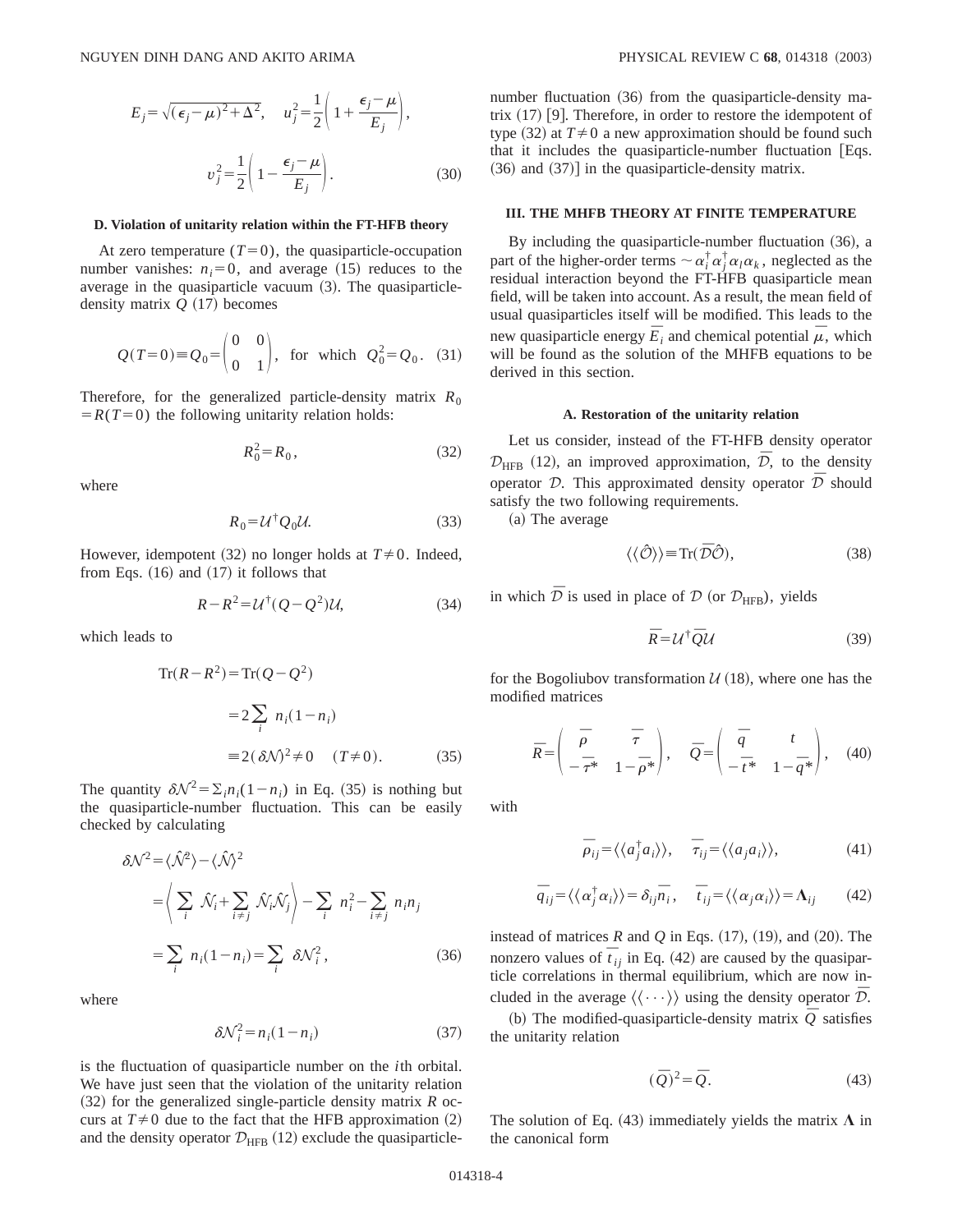$$
\Lambda = \sqrt{\overline{n}(1-\overline{n})} = \begin{pmatrix} 0 & -\Lambda_1 \\ \Lambda_1 & 0 \\ 0 & -\Lambda_2 \\ \Lambda_2 & 0 \end{pmatrix}, \quad \Lambda_i = \sqrt{\overline{n}_i(1-\overline{n}_i)}. \tag{44}
$$

Comparing this result with Eqs.  $(36)$  and  $(37)$ , it is clear that tensor  $\Lambda$  consists of the quasiparticle-number fluctuation  $\delta \bar{N}_i = \sqrt{\bar{n}_i(1-\bar{n}_i)}$ . From Eq. (39) it is easy to see that the unitarity relation holds for the modified generalized singleparticle density matrix  $\overline{R}$  since

$$
\overline{R} - \overline{R}^2 = \mathcal{U}^\dagger (\overline{Q} - \overline{Q}^2) \mathcal{U} = 0 \tag{45}
$$

due to Eq.  $(43)$  and the unitary matrix U.

Let us define the modified-quasiparticle operators  $\vec{\alpha}_i^{\dagger}$  and  $\overline{\alpha}_i$ , which behave in average (38) exactly as the usualquasiparticle operators  $\alpha_i^{\dagger}$  and  $\alpha_i$  do in the quasiparticle ground state, namely,

$$
\langle \langle \bar{\alpha}_i^{\dagger} \bar{\alpha}_k \rangle \rangle = \langle \langle \bar{\alpha}_i^{\dagger} \bar{\alpha}_k^{\dagger} \rangle \rangle = \langle \langle \bar{\alpha}_k \bar{\alpha}_i \rangle \rangle = 0. \tag{46}
$$

In the same way as for the usual Bogoliubov transformation  $(4)$ , we search for a transformation between these modifiedquasiparticle operators  $(\overline{\alpha}_i^{\dagger}, \overline{\alpha}_i)$  and the usual-quasiparticle ones  $(\alpha_i^{\dagger}, \alpha_i)$  in the following form:

$$
\left(\begin{array}{c}\n\overline{\alpha}^{\dagger} \\
\overline{\alpha}\n\end{array}\right) = \left(\begin{array}{cc} w & z \\
z^* & w^* \end{array}\right) \left(\begin{array}{c}\n\alpha^{\dagger} \\
\alpha\n\end{array}\right),\tag{47}
$$

with the unitary property similar to Eq.  $(5)$  for *U* and *V* matrices

$$
ww^{\dagger} + zz^{\dagger} = 1.
$$
 (48)

Using the inverse transformation of Eq.  $(47)$  and requirement  $(46)$ , we obtain

$$
\overline{n}_i = \langle \langle \alpha_i^{\dagger} \alpha_i \rangle \rangle = \sum_k z_{ik} z_{ik}^* . \tag{49}
$$

From this equation and the unitary condition  $(48)$ , it follows that  $zz^{\dagger} = \overline{n}$  and  $ww^{\dagger} = 1 - \overline{n}$ . Since  $1 - \overline{n}$  and  $\overline{n}$  are real diagonal matrices, the canonical form of matrices *w* and *z* is found as



where

$$
w_i = \sqrt{1 - \overline{n}_i}, \quad z_i = \sqrt{\overline{n}_i}.
$$
 (50b)

We now see that, just like Eq.  $(4)$ , which is the generalized form of the Bogoliubov transformation for the BCS case, Eq.  $(47)$  with matrices *w* and *z* uniquely defined in Eq.  $(50)$  is the genearlized form of the secondary Bogoliubov transformation used in Refs.  $[13,14]$ . It expresses a simple relationship between the modified-quasiparticle operators  $(\vec{\alpha}^{\dagger}_i, \vec{\alpha}_i)$  and the usual-quasiparticle operators  $(\alpha_i^{\dagger}, \alpha_i)$  in the same manner as that between the latter and the single-particle operators in the Bogoliubov transformation  $(4)$ .

We now show that we can obtain the idempotent  $\bar{R}^2 = \bar{R}$  $(45)$  by applying the secondary Bogoliubov transformation  $(47)$ , which automatically leads to Eq.  $(43)$ . Indeed, using the inverse transformation of Eq.  $(47)$  with matrices *w* and *z* given in Eq.  $(50)$ , we found that the modified-quasiparticledensity matrix  $\overline{Q}$  can be obtained as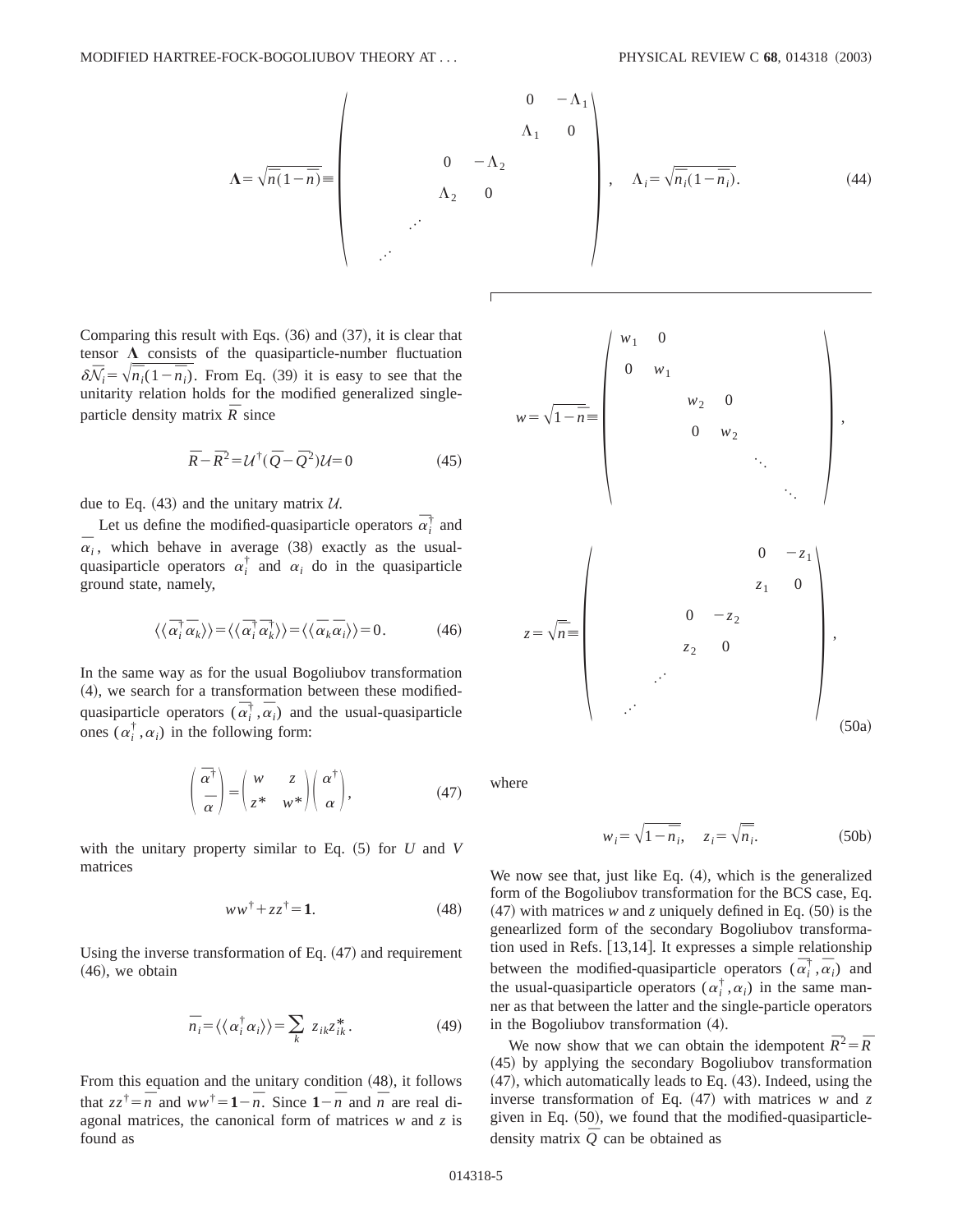$$
\mathcal{W}^{\dagger} \bar{\mathcal{Q}}_0 \mathcal{W} = \begin{pmatrix} \bar{n} & \left[ \sqrt{\bar{n}(1-\bar{n})} \right]^{\dagger} \\ \sqrt{\bar{n}(1-\bar{n})} & 1-\bar{n} \end{pmatrix} \equiv \bar{\mathcal{Q}}, \quad (51)
$$

where

$$
\mathcal{W} = \begin{pmatrix} (\sqrt{1-\bar{n}})^* & (\sqrt{\bar{n}})^* \\ \sqrt{\bar{n}} & \sqrt{1-\bar{n}} \end{pmatrix}, \quad \mathcal{W}\mathcal{W}^{\dagger} = \mathbf{1}, \qquad (52)
$$

and

$$
\bar{Q}_0 = \begin{pmatrix} \langle \langle \bar{\alpha}^{\dagger} \bar{\alpha} \rangle \rangle & \langle \langle \bar{\alpha} \bar{\alpha} \rangle \rangle \\ \langle \langle \bar{\alpha}^{\dagger} \bar{\alpha}^{\dagger} \rangle \rangle & 1 - \langle \langle \bar{\alpha}^{\dagger} \bar{\alpha} \rangle \rangle \end{pmatrix} = \begin{pmatrix} 0 & 0 \\ 0 & 1 \end{pmatrix}, \quad \bar{Q}_0^2 = \bar{Q}_0,
$$
\n(53)

due to Eq. (46). This result shows another way of deriving the modified quasiparticle-density matrix  $\overline{Q}$  (40) from the density matrix  $\overline{Q}_0$  of the modified quasiparticles  $(\overline{\alpha}_i^{\dagger}, \overline{\alpha}_i)$ . This matrix  $\overline{Q}_0$  is identical to the zero-temperature quasiparticle-density matrix  $Q_0$  (31). Substituting this result into the right-hand side  $(rhs)$  of Eq.  $(39)$ , we obtain

$$
\bar{R} = \bar{U}^{\dagger} \bar{Q}_0 \bar{U},\tag{54}
$$

where

$$
\bar{U} = VVL = \begin{pmatrix} \bar{U}^* & \bar{V}^* \\ \bar{V} & \bar{U} \end{pmatrix}
$$

$$
= \begin{pmatrix} (\sqrt{1-\bar{n}})^* U^* + (\sqrt{\bar{n}})^* V & (\sqrt{1-\bar{n}})^* V^* + (\sqrt{\bar{n}})^* U \\ \sqrt{1-\bar{n}} V + \sqrt{\bar{n}} U^* & \sqrt{1-\bar{n}} U + \sqrt{\bar{n}} V^* \end{pmatrix}.
$$
\n(55)

This equation is the generalized form of the modified Bogoliubov coefficients  $\overline{u}_j$  and  $\overline{v}_j$  given in Eq. (6) of Ref. [13] or Eq.  $(38)$  of Ref. [14]. From Eqs.  $(18)$ ,  $(52)$ , and  $(55)$ , it follows that  $\overline{U}\overline{U}^{\dagger} = 1$ , i.e., transformation (54) is unitary. Therefore, from idempotent (53) it follows that  $\bar{R}^2 = \bar{R}$ . We have just shown that the secondary Bogoliubov transformation  $(47)$  allows us to take into account fluctuation of the quasiparticle number and restore the unitarity relation of the generalized particle-density matrix.<sup>1</sup> In this sense, the approximation discussed in the present section is a step beyond the thermal mean field of usual quasiparticles. As a result, the thermal quasiparticle mean field, which was defined within the FT-HFB approximation, is modified due to thermal quasiparticle-number fluctuation.<sup>2</sup>

### **B. MHFB equations at finite temperature**

With all the thermal degrees of freedom now included in  $U$ , Eq.  $(54)$  formally looks the same as the usual HFB approximation at  $T=0$  (33), which connects  $R_0$  to  $Q_0$ . Applying Wick's theorem for the ensemble average  $[5]$ , one obtains the expressions for the modified total energy  $\bar{\mathcal{E}}$ ,

$$
\overline{\mathcal{E}} = \operatorname{Tr}[(\mathcal{T} + \frac{1}{2}\overline{\Gamma})\overline{\rho} + \frac{1}{2}\overline{\Delta}\overline{\tau}^{\dagger}], \tag{56}
$$

where

$$
\overline{\Gamma}_{ij} = \sum_{kl} v_{ikjl} \overline{\rho}_{lk}, \qquad (57)
$$

$$
\overline{\Delta}_{ij} = \frac{1}{2} \sum_{kl} v_{ijkl} \overline{\tau}_{kl} .
$$
 (58)

From Eq. (54) we obtain the modified single-particle-density matrix  $\overline{\rho}$  and the modified particle-pairing tensor  $\overline{\tau}$  in the following form:

$$
\overline{\rho} = U^{\mathrm{T}} \overline{n} U^* + V^{\dagger} (1 - \overline{n}) V + U^{\mathrm{T}} \left[ \sqrt{\overline{n} (1 - \overline{n})} \right]^{\dagger} V \n+ V^{\dagger} \sqrt{\overline{n} (1 - \overline{n})} U^*,
$$
\n(59)

$$
\overline{\tau} = U^{\mathrm{T}} \overline{n} V^* + V^{\dagger} (1 - \overline{n}) U + U^{\mathrm{T}} \left[ \sqrt{\overline{n} (1 - \overline{n})} \right]^{\dagger} U \n+ V^{\dagger} \sqrt{\overline{n} (1 - \overline{n})} V^*.
$$
\n(60)

As compared to Eq.  $(21)$  within the FT-HFB approximation, Eqs. (59) and (60) contain the last two terms  $\sim \left[\sqrt{\overline{n}(1-\overline{n})}\right]^{\dagger}$ and  $\sim \sqrt{\overline{n}(1-\overline{n})}$ , which arise due to quasiparticle-number fluctuation. Also, the quasiparticle-occupation number is now  $\overline{n}$  [see Eq. (42)] instead of *n* (14).

We derive the MHFB equations following the same variational procedure, which was used to derive the FT-HFB equations in Sec. 4 of Ref.  $[1]$ . According to this, we minimize the grand potential  $\delta\overline{\Omega} = 0$  by varying *U*, *V*, and  $\overline{n}$ , where

<sup>&</sup>lt;sup>1</sup>An alternative approach to the unitarity problem was proposed in Ref.  $[28]$  making use of the thermofield dynamics  $[29]$ .

<sup>&</sup>lt;sup>2</sup>An exact theory on quasiparticle excitations at  $T=0$  should define the vacuum and quasiparticles in terms of exact eigenstates of the many-body system [5]. But in this case, a simple mathematical relationship between the exact quasiparticles and the usual particles of the system no longer exists. The advantage of the Bogoliubovtype quasiparticles is the linear relationship between them and the usual particles. However, the corresponding vaccum and singlequasiparticle state are now only approximations of the exact eigen functions of the many-body Hamiltonian. Similarly, at  $T\neq 0$ , when the average over the individual compound systems is replaced by that over the grand canonical ensemble  $(10)$ , the density operators  $\mathcal{D}_{\text{HFB}}$  (12) and  $\bar{\mathcal{D}}$  (38) are different approximations of the exact density operator  $D (9)$ .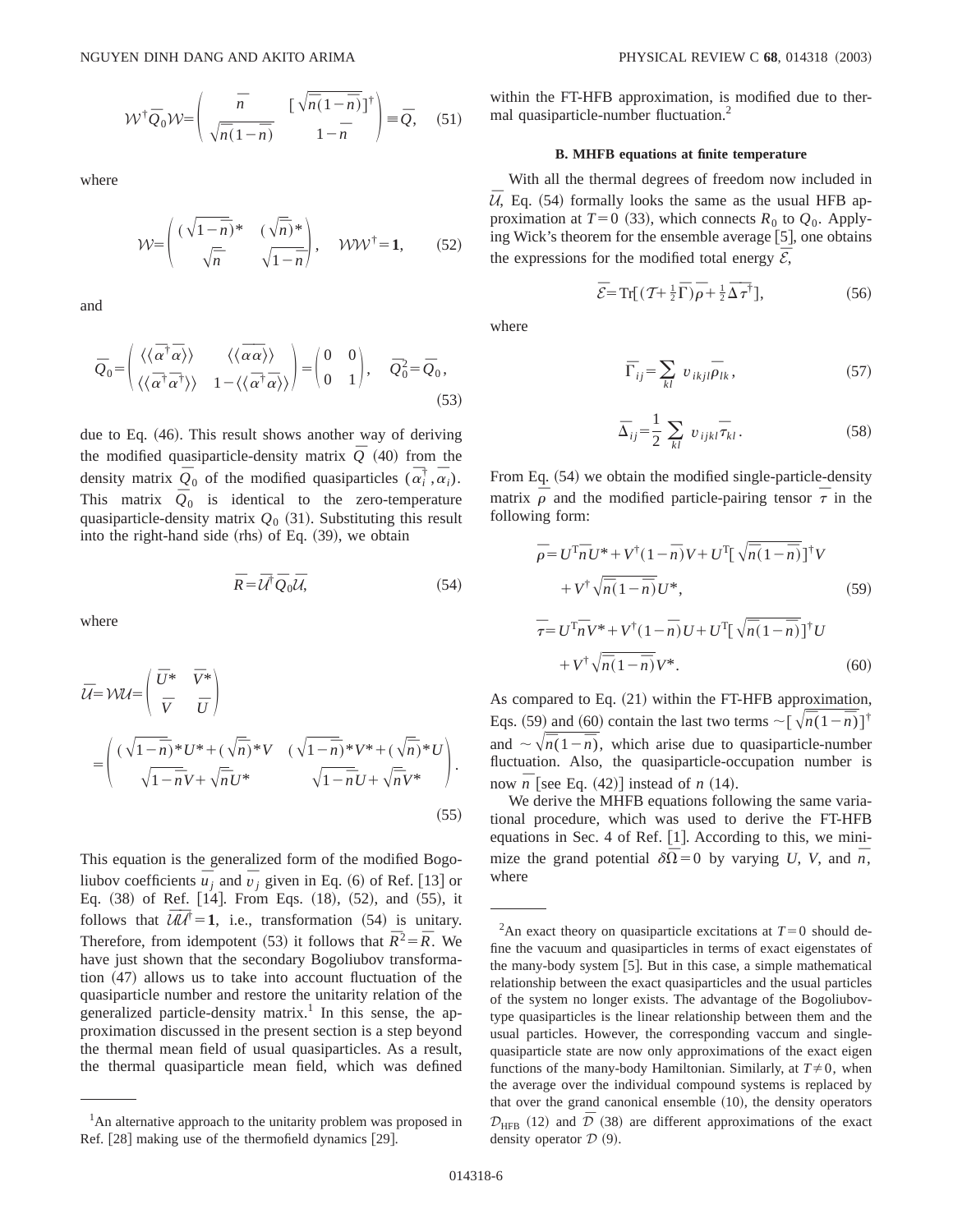$$
\overline{\Omega} = \overline{\mathcal{E}} - T\overline{S} - \overline{\mu}N. \tag{61}
$$

Due to Eq.  $(5)$ , the variations  $\delta U$  and  $\delta V$  are not independent. They are found by using an infinitesimal unitary tranformation of Eq.  $(4)$ . The obtained infinitesimal variations  $U' = U + \delta U$  and  $V' = V + \delta V$  together with  $\overline{n}' = \overline{n} + \delta \overline{n}$  are then used in Eqs. (59) and (60) to obtain  $\overline{\rho}' = \overline{\rho} + \delta \overline{\rho}$  and  $\overline{\tau} = \overline{\tau} + \delta \tau$ . Substituting them into Eq. (61) one obtains  $\overline{\Omega}$ '  $= \overline{\Omega} + \delta \overline{\Omega}$ , where  $\delta \overline{\Omega}$  is expressed in terms of  $\delta \overline{\rho}$ ,  $\delta \overline{\tau}$ , and  $\delta \bar{n}$  as independent variations. By requiring that the coefficients of  $\delta \bar{\rho}$  and  $\delta \bar{\tau}$  vanish and following the rest of the derivation as for the zero-temperature case, we finally obtain the MHFB equations, which formally look like the FT-HFB ones  $(22)$ :

$$
\begin{pmatrix} \overline{\mathcal{H}} & \overline{\Delta} \\ -\overline{\Delta}^* & -\overline{\mathcal{H}}^* \end{pmatrix} \begin{pmatrix} U_i \\ V_i \end{pmatrix} = \overline{E}_i \begin{pmatrix} U_i \\ V_i \end{pmatrix}, \tag{62}
$$

where, however,

$$
\bar{\mathcal{H}} = \mathcal{T} - \bar{\mu} + \Gamma,\tag{63}
$$

with  $\overline{\Gamma}$  and  $\overline{\Delta}$  given by Eqs. (57) and (58), respectively. The equation for particle number *N* within the MHFB theory is

$$
N = \text{Tr}\overline{\rho}.\tag{64}
$$

By solving Eq.  $(62)$ , one obtains the modified-quasiparticle energy  $\overline{E}_i$ , which is different from  $E_i$  in Eqs. (22) and/or (30) due to the change of the HF and pairing potentials. Hence, the MHFB quasiparticle Hamiltonian  $H_{\text{MHFB}}$  can be written as

$$
H - \overline{\mu}\hat{N} \approx H_{\text{MHFB}} = \overline{E}_0 + \sum_i \overline{E}_i \hat{\mathcal{N}}_i, \qquad (65)
$$

instead of Eq.  $(2)$ . This implies that the approximated density operator  $\bar{D}$  (38) within the MHFB theory can be represented in the form similar to Eq.  $(12)$ , namely,

$$
\overline{\mathcal{D}} \equiv \mathcal{D}_{\text{MHFB}} = \prod_{i} \left[ \overline{n}_i \hat{\mathcal{N}}_i + (1 - \overline{n}_i)(1 - \hat{\mathcal{N}}_i) \right]. \tag{66}
$$

From here it follows that the formal expression for the modified entropy  $\overline{S}$  is the same as that given in Eq. (25), i.e.,

$$
\overline{S} = -\sum_{i} \left[ \overline{n}_{i} \ln \overline{n}_{i} + (1 - \overline{n}_{i}) \ln(1 - \overline{n}_{i}) \right]. \tag{67}
$$

Using the thermodynamic definition of temperature in terms of entropy  $T = \delta \overline{S}/\delta \overline{E}$  and carrying out the varition over  $\delta \overline{n_i}$ , we find

$$
\frac{\delta \bar{\mathcal{E}}}{\delta \bar{n}_i} = \bar{E}_i = T \frac{\delta \bar{S}}{\delta \bar{n}_i} = T \ln \left( \frac{1 - \bar{n}_i}{\bar{n}_i} \right). \tag{68}
$$

Inverting Eq.  $(68)$ , we obtain

$$
\overline{n}_i = \frac{1}{e^{\beta \overline{E}_i + 1}}.\tag{69}
$$

This result shows that the functional dependence of quasiparticle-occupation number  $\overline{n}_i$  on the quasiparticle energy and the temperature within the MHFB theory is also given by the Fermi-Dirac distribution of noninteracting quasiparticles but with the modified energies  $\overline{E}_i$  defined by the MHFB equations  $(62)$ .<sup>3</sup> Therefore, in the rest of the paper we will omit the bar over  $\overline{n}_i$  and use the same Eq. (14) with  $E_i$ replaced with  $\overline{E}_i$  for the MHFB equations.

## **C. The MBCS theory at finite temperature**

### *1. MBCS equations*

The MBCS equations at finite temperature have been derived previously in Refs.  $[13,14]$  using the secondary Bogoliubov transformation  $(47)$  for the BCS case. We will show below that these MBCS equations emerge as the limit of the MHFB equations derived in the preceding section.

In the BCS limit  $(27)$  with equal pairing matrix elements  $G_{ij} = G$ , neglecting the contribution of *G* to the HF potential so that  $\Gamma = 0$ , the HF Hamiltonian becomes

$$
\bar{\mathcal{H}}_{ij} = (\epsilon_i - \bar{\mu}) \, \delta_{ij} \,. \tag{70}
$$

The pairing potential  $(58)$  now takes the simple form

$$
\bar{\Delta} = -G \sum_{k>0} \bar{\tau}_{k\tilde{k}}.
$$
\n(71)

The Bogoliubov transformation  $(4)$  for spherical nuclei reduces to

$$
\alpha_{jm}^{\dagger} = u_j a_{jm}^{\dagger} + v_j (-j^{j+m} a_{j-m},
$$
  

$$
(-j^{j+m} \alpha_{j-m} = u_j (-j^{j+m} a_{j-m} - v_j a_{jm}^{\dagger},
$$
 (72)

while the secondary Bogoliubov transformation  $(47)$  becomes  $[13,14]$ 

$$
\bar{\alpha}_{jm}^{\dagger} = \sqrt{1 - n_j} \alpha_{jm}^{\dagger} - \sqrt{n_j} (-1)^{j + m} \alpha_{j - m},
$$
  

$$
(-1)^{j + m} \bar{\alpha}_{j - m} = \sqrt{1 - n_j} (-1)^{j + m} \alpha_{j - m} + \sqrt{n_j} \alpha_{jm}^{\dagger}. \tag{73}
$$

<sup>3</sup>Note that there remains the residual interaction, even due to pairing alone, beyond the MHFB quasiparticle mean field. At  $T=0$  this can be treated as ground-state correlations within the renormalized and/or modified QRPA [13,22]. As a result,  $\overline{n}_i$  deviates from the Fermi-Dirac distribution, especially if different multipolarities of the two-body residual interaction are taken into account. However, for the monopole pairing interaction alone, as considered in this paper, such deviation is negligible (see Appendix B of Ref.  $[14]$ ). At  $T\neq 0$  the quasiparticle-number fluctuation beyond the quasiparticle mean field leads to the entropy effect within the renormalized RPA, which was studied in Ref. [30].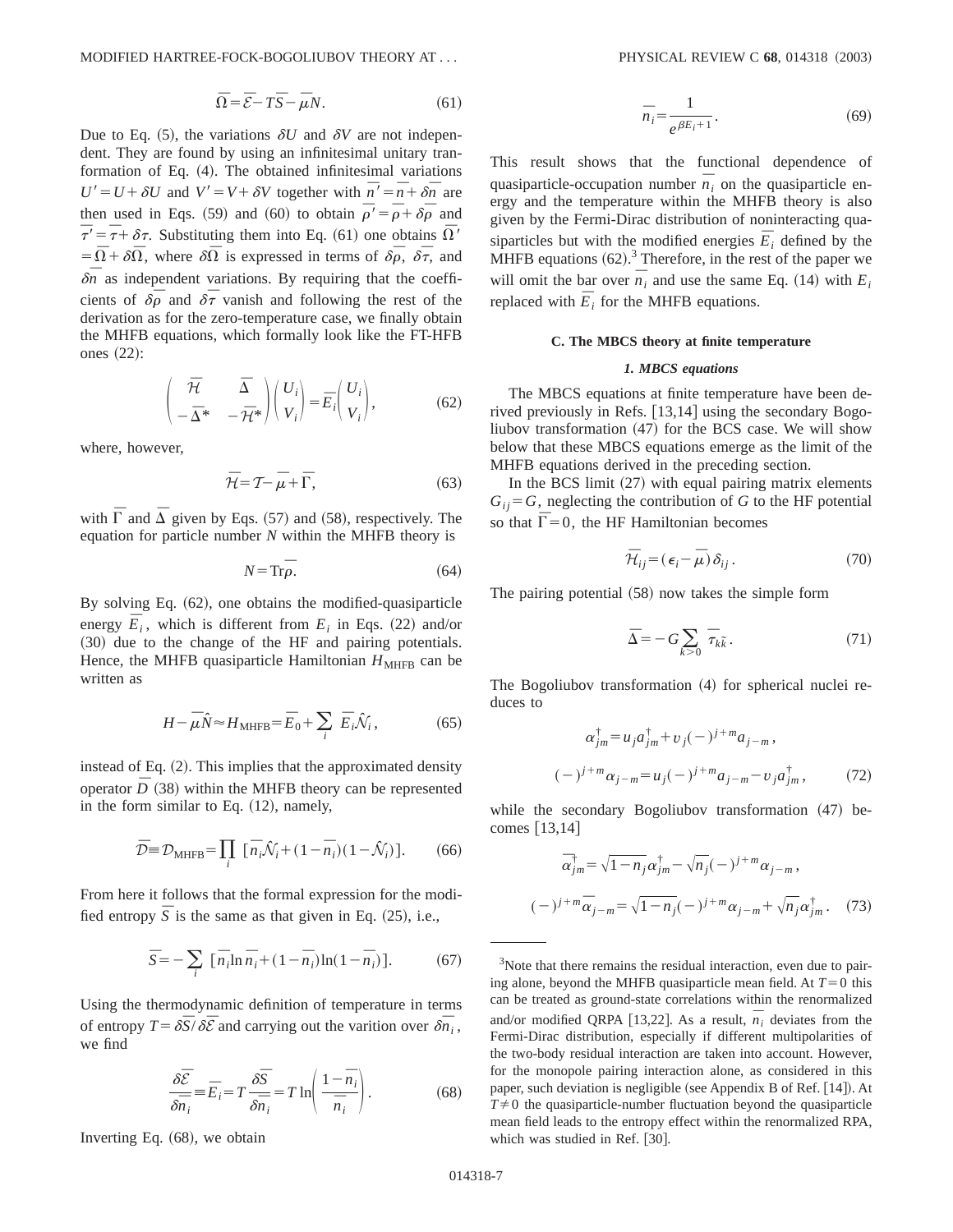The *U*, *V*,  $1 - n$ , *n*, and  $\sqrt{n(1 - n)}$  matrices are now block diagonal in each two-dimensional subspace spanned by the quasiparticle state  $|j\rangle$  and its time-reversal partner  $|\tilde{j}\rangle$  $= (-)^{j+m}$  $j-m$  $:$ 

$$
U = \begin{pmatrix} u_j & 0 \\ 0 & u_j \end{pmatrix}, \quad V = \begin{pmatrix} 0 & v_j \\ -v_j & 0 \end{pmatrix}, \tag{74}
$$

$$
1 - n = {1 - n_j \t 0 \t 1 - n_j}, \t n = {n_j \t 0 \t 0 \t n_j},
$$
  

$$
\sqrt{n(1 - n)} = {0 \t 0 \t - \sqrt{n_j(1 - n_j)} \t 0}.
$$
 (75)

Substituting these matrices into the rhs of Eqs.  $(59)$  and  $(60)$ , we find

$$
\bar{\rho}_{j\tilde{j}} = (1 - 2n_j)v_j^2 + n_j - 2\sqrt{n_j(1 - n_j)}u_jv_j, \qquad (76)
$$

$$
\overline{\tau}_{j\overline{j}} = -(1 - 2n_j)u_j v_j + \sqrt{n_j(1 - n_j)}(u_j^2 - v_j^2). \tag{77}
$$

Substituting now Eqs.  $(77)$  and  $(76)$  into the rhs of Eqs.  $(71)$ and  $(64)$ , respectively, we obtain the MBCS equations for spherical nuclei in the following form:

$$
\bar{\Delta} = G \sum_{j} \Omega_{j} [(1 - 2n_{j})u_{j}v_{j} - \sqrt{n_{j}(1 - n_{j})}(u_{j}^{2} - v_{j}^{2})],
$$
\n(78)

$$
N = 2\sum_{j} \Omega_{j}[(1 - 2n_{j})v_{j}^{2} + n_{j} - 2\sqrt{n_{j}(1 - n_{j})}u_{j}v_{j}].
$$
\n(79)

Equations  $(78)$  and  $(79)$  are exactly the same as the MBCS equations  $(23)$  and  $(24)$  in Ref. [13] or Eqs.  $(39)$  and  $(40)$  in Ref. [14]. We have just shown that the MBCS equations in Refs.  $[13,14]$  emerge as the natural limit of the MHFB equations at finite temperature.

For convenience in further discussions we rewrite the MBCS gap in Eq. (78) as a sum of quantal  $\Delta_{\Omega}$  and thermalfluctuation  $\delta\Delta$  parts as

$$
\overline{\Delta} = \Delta_{\mathbf{Q}} + \delta \Delta, \tag{80}
$$

where the quantal gap  $\Delta_{\text{O}}$  is

$$
\Delta_{\mathbf{Q}} = \sum_{j} (\Delta_{\mathbf{Q}})_{j}, \quad (\Delta_{\mathbf{Q}})_{j} = G\Omega_{j}u_{j}v_{j}(1 - 2n_{j}). \quad (81)
$$

It is called quantal since it is caused by quantal effects starting from  $T=0$ , where it is equal to the BCS gap, and decreases as *T* increases because the Pauli blocking becomes weaker. The thermal-fluctuation gap  $\delta\Delta$ , referred to, hereafter, as the thermal gap, is given as

$$
\delta \Delta = \sum_{j} \delta \Delta_{j}, \quad \delta \Delta_{j} = G \Omega_{j} (v_{j}^{2} - u_{j}^{2}) \delta \mathcal{N}_{j}, \quad (82)
$$

and arises due to the thermal quasiparticle-number fluctuation  $\delta N_i$  at  $T \neq 0$ . Therefore, comparing the FT-BCS equations  $(28)$  and  $(29)$  with the MBCS ones, Eqs.  $(78)$  and  $(79)$ , we see that the latter explicitly include the effect of quasiparticle-number fluctuation  $\sim \delta \mathcal{N}_i$  (37) in the last terms on their rhs, which are the thermal gap  $(82)$  in Eq.  $(78)$  and the thermal fluctuation of particle number  $\delta N = \sum_i \delta N_i$  $=$  -4 $\sum_i \Omega_i u_i v_i (\delta N_i)$  in Eq. (79). These terms are ignored within the FT-BCS theory. Hence, Eqs.  $(78)$  and  $(79)$  show for the first time how the effect of statistical fluctuations is included in the MBCS (MHFB) theory at finite temperature on a microscopic ground. So far, this effect was treated only within the framework of the macroscopic Landau theory of phase transition  $\lceil 12 \rceil$ .

#### *2. Thermodynamics quantities*

The total energy  $\overline{\mathcal{E}}$  is found as

$$
\overline{\mathcal{E}} = 2 \sum_{j} \Omega_j \epsilon_j [(1 - 2n_j)v_j^2 + n_j - 2\sqrt{n_j(1 - n_j)}u_jv_j] - \frac{\overline{\Delta}^2}{G}.
$$
\n(83)

The heat capacity *C* is calculated as the derivative of energy  $\overline{\mathcal{E}}$  (83) with respect to temperature *T*,

$$
C = \frac{\partial \overline{\mathcal{E}}}{\partial T}.\tag{84}
$$

The level-density parameter *a* is defined by the Fermi-gas formula as

$$
a = \frac{E^*}{T^2} = \frac{\bar{\mathcal{E}}(T) - \bar{\mathcal{E}}(0)}{T^2},
$$
\n(85)

where  $E^* = \overline{\mathcal{E}}(T) - \overline{\mathcal{E}}(0)$  is the excitation energy of the system. The quasiparticle entropy  $(67)$  is written for spherical nuclei as

$$
\overline{S} = -2 \sum_{j} \Omega_{j} [n_{j} \ln n_{j} + (1 - n_{j}) \ln(1 - n_{j})]
$$
  
= 2 \sum\_{j} \Omega\_{j} \left[ \frac{\beta \overline{E}\_{j}}{e^{\beta \overline{E}\_{j}} + 1} + \ln(1 + e^{-\beta \overline{E}\_{j}}) \right]. \tag{86}

Using the MBCS equations  $(78)$  and  $(79)$ , Eqs.  $(83)$ , and  $(86)$ together with the expressions for  $\overline{E}_i$ ,  $u_i$ , and  $v_i$ , which are the same as in Eq. (30) (with  $\overline{E}_i$  replacing  $E_i$  and  $\overline{\Delta}$  replacing  $\Delta$ ), we found that the formal expression for the grand potential  $\Phi$  is also the same as that given within the FT-BCS theory  $[31,32]$ , namely,

$$
\Phi = -\beta \overline{\Omega}
$$
  
=  $-\beta \sum_{j} \Omega_{j} [\epsilon_{j} - \overline{\mu} - \overline{E}_{j}] + 2 \sum_{j} \Omega_{j} \ln[1 + e^{-\beta \overline{E}_{j}}] - \beta \frac{\overline{\Delta}^{2}}{G}.$  (87)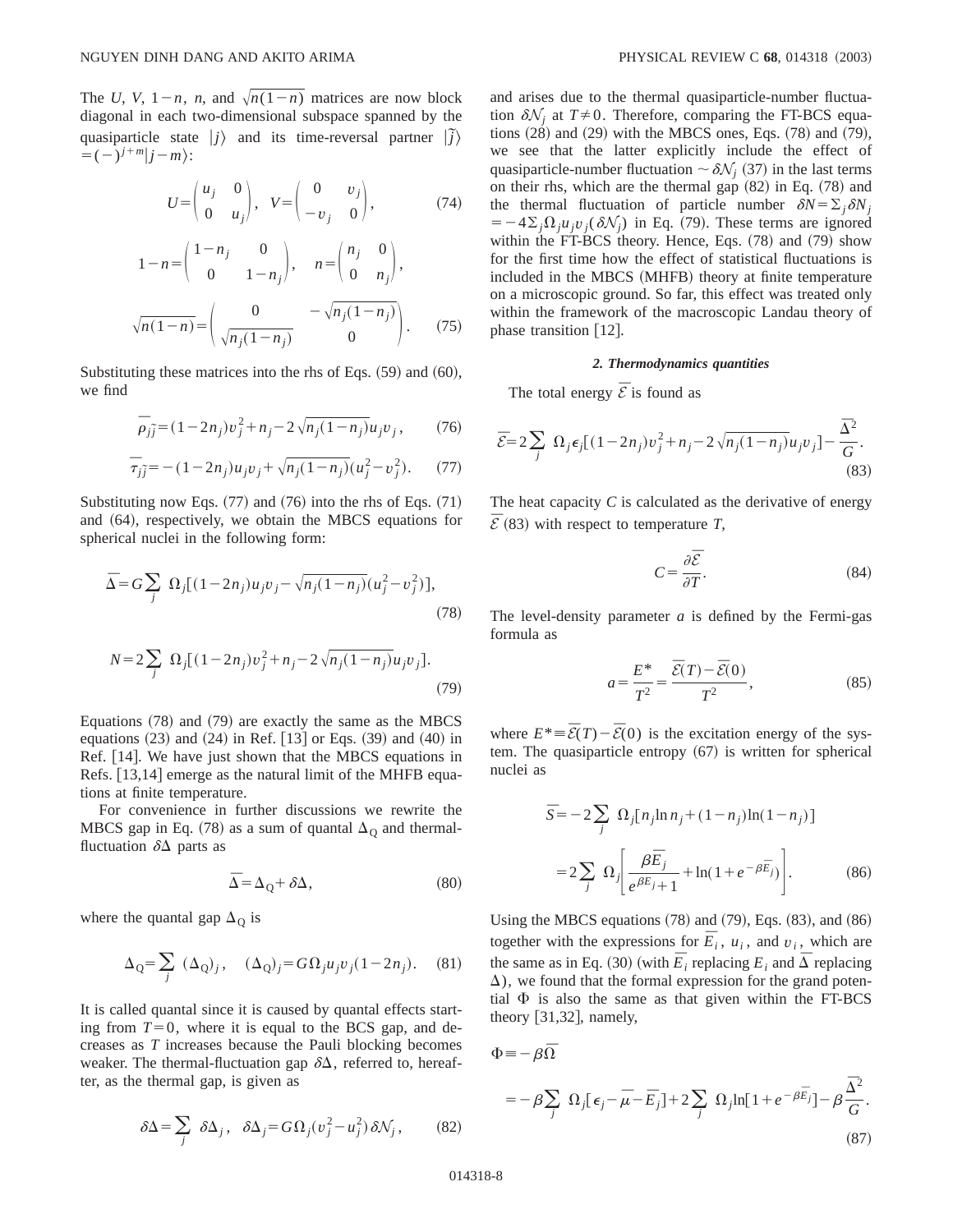The level-density  $\rho(N,Z)$  is calculated as the inverse Laplace transform of the grand partition function  $e^{\Phi}$ . It is approximated as  $\left[32,33\right]$ 

$$
\rho(N,Z) = \frac{e^{\mathbf{S}}}{2\pi\sqrt{2\pi\mathbf{D}}},\tag{88}
$$

where  $S = \overline{S}_N + \overline{S}_Z$  is the total entropy of the system and **D** is the determinant of the second derivatives of the grand partition function taken at the saddle point. It is given as

$$
\mathbf{D} = \frac{\partial^2 \Phi}{\partial \alpha_N^2} \mathbf{D}_Z + \frac{\partial^2 \Phi}{\partial \alpha_Z^2} \mathbf{D}_N,
$$

$$
\mathbf{D}_{i} = \begin{bmatrix} \frac{\partial^{2} \Phi_{i}}{\partial \alpha_{i}^{2}} & \frac{\partial^{2} \Phi_{i}}{\partial \alpha_{i} \partial \beta} \\ \frac{\partial^{2} \Phi_{i}}{\partial \alpha_{i} \partial \beta} & \frac{\partial^{2} \Phi_{i}}{\partial \beta^{2}} \end{bmatrix}, \quad i = N, Z, \quad \alpha_{i} = \beta \overline{\mu}_{i}. \quad (89)
$$

The formal expressions for the derivatives in determinant  $\mathbf{D}_i$ are the same as given in Eqs.  $(B.15)$ – $(B.17)$  of Ref. [32]. However, the derivatives of the gap  $\overline{\Delta}$  entering in these expressions are more complex due to Eq.  $(78)$ . They are obtained here as

$$
\frac{\partial \overline{\Delta}}{\partial \alpha} = \frac{\sum_{j} \Omega_{j} \left\{ \frac{\sqrt{2a_{j}}}{\beta} \frac{\overline{\Delta}^{2}}{E_{j}^{2}} - (\epsilon_{j} - \overline{\mu}) [(\epsilon_{j} - \overline{\mu}) c_{j} + \overline{\Delta}(a_{j} - b_{j})] \right\}}{\frac{2}{G} - \beta \sum_{j} \Omega_{j} [E_{j}^{2} b_{j} + \overline{\Delta}^{2} (a_{j} - b_{j})] - \overline{\Delta} \sum_{j} \Omega_{j} (\epsilon_{j} - \overline{\mu}) \left( \beta c_{j} + \frac{\sqrt{2a_{j}}}{E_{j}^{2}} \right)},
$$
\n
$$
\frac{\partial \overline{\Delta}}{\partial \alpha} = \frac{\sum_{j} \Omega_{j} \left\{ \overline{\Delta} [(\epsilon_{j} - \overline{\mu}) (\epsilon_{j} a_{j} - \overline{\mu} b_{j}) + \overline{\Delta}^{2} a_{j}] - \frac{\overline{\mu}}{\beta} \overline{\Delta}^{2} \frac{\sqrt{2a_{j}}}{E_{j}^{2}} + (\epsilon_{j} - \overline{\mu}) [(\epsilon_{j} - \overline{\mu}) \epsilon_{j} + \overline{\Delta}^{2} ] c_{j} \right\}}{(\Theta(1))}
$$
\n(90)

$$
\overline{\partial \beta} = \frac{2}{\overline{G} - \beta \sum_{j} \Omega_{j} [E_{j}^{2} b_{j} + \overline{\Delta}^{2} (a_{j} - b_{j})] - \overline{\Delta} \sum_{j} \Omega_{j} (\epsilon_{j} - \overline{\mu}) \left( \beta c_{j} + \frac{\sqrt{2} a_{j}}{E_{j}^{2}} \right)},
$$
(91)

where

$$
a_j = \frac{\text{sech}^2(z)}{2E_j^2}, \quad b_j = \frac{\tanh(z)}{\beta E_j^3}, \quad c_j = \frac{\text{sech}(z)\tanh(z)}{2E_j^2},
$$

$$
z = \frac{1}{2}\beta E_j.
$$
(92)

We have just derived the MHFB theory at finite temperature, which includes the quasiparticle-number fluctuation to preserve the unitarity of the modified generalized particledensity matrix. We have shown that the limit of this MHFB theory reproduces the MBCS equations obtained previously in Refs.  $\vert 13,14 \vert$ . For the sake of completeness, we give in the Appendix the proof that, by using the secondary Bogoliubov transformation (73), the modified QRPA indeed conserves the Ikeda sum rule.

#### **IV. ANALYSIS OF NUMERICAL RESULTS**

As an illustration for the modified HFB theory at finite temperature, we now discuss in detail the results of numerical calculations within its limit, the MBCS theory, of the pairing gap, heat capacity, level-density parameter, and leveldensity for <sup>120</sup>Sn. The single-particle energies  $\epsilon_i$  used in the calculations are obtained within the Woods-Saxon potential at  $T=0$ . These discrete neutron and proton spectra include not only bound but also quasibound levels, which span an energy interval from around  $-40$  MeV up to around 17 MeV. They include all the major shells up to  $N(Z) = 126$  as well as several levels in the next major shell *N*(*Z*)  $=$  126–184 up to 1 $k_{17/2}$  orbital. They are assumed here to be independent of *T*. This assumption is supported by the results of temperature-dependent HF calculations, which show that for  $T \le 5$  MeV the variation of the single-particle energies with *T* is negligible [34]. The value  $G_v = 0.13$  MeV is adopted for the neutron pairing parameter so that the gap  $\Delta_{\nu}$ for neutrons is about 1.4 MeV at  $T=0$ .

#### **A. Temperature dependence of pairing gap**

## *1. Open-shell case: Neutron pairing in 120Sn*

Since the modified gap  $\overline{\Delta}$  is a function of *T*, the last term  $\delta\Delta$  (82) on the rhs of Eq. (78) raises a question about the validity of the MBCS equation at high temperature. In fact, at first glance, it seems that, if the single-particle spectrum is such that  $\delta\Delta$  is negative and its absolute value is greater than that of the first term on the rhs of Eq.  $(78)$  at a certain value of *T*, the gap  $\overline{\Delta}$  turns negative and the MBCS approximation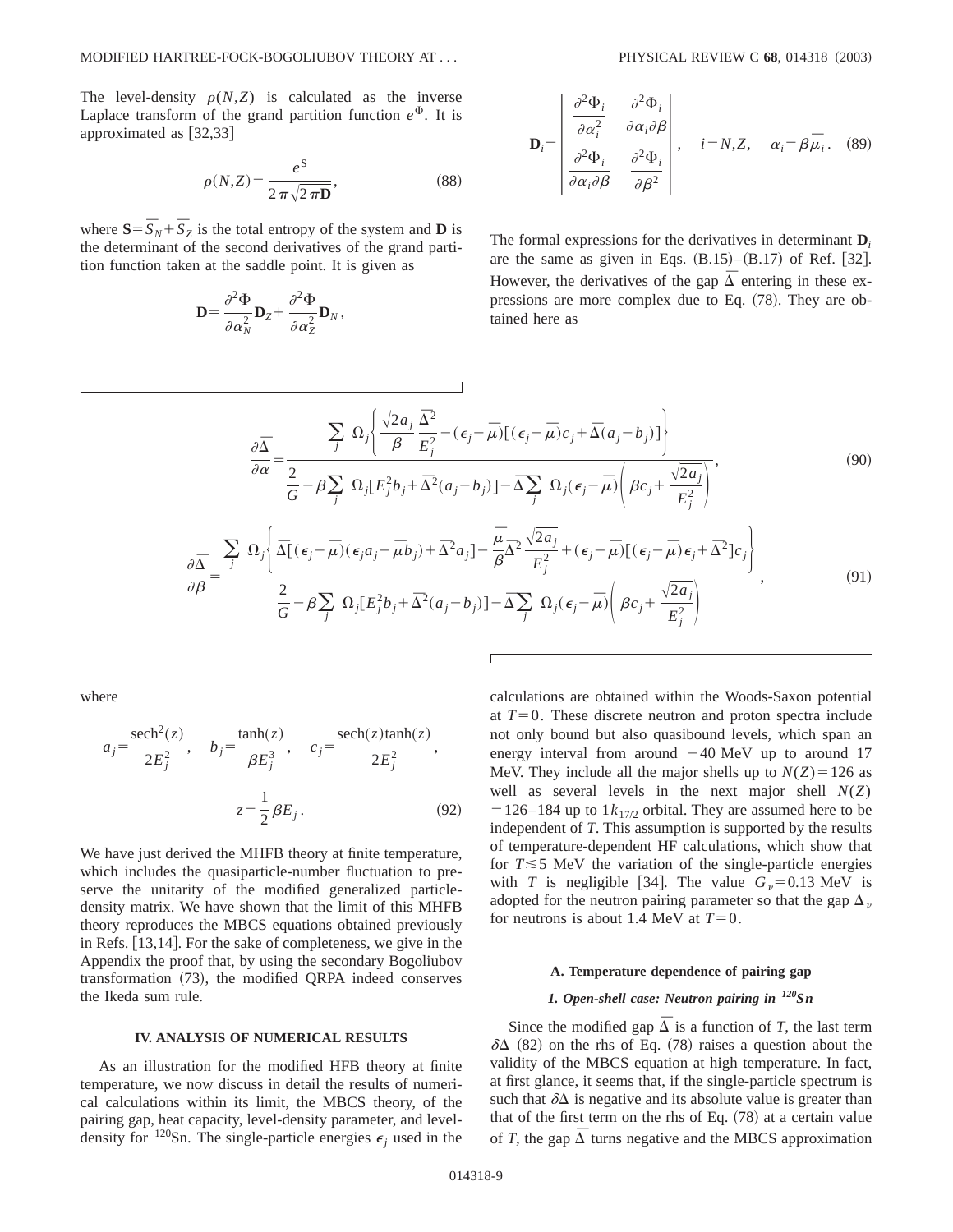

FIG. 1. Occupation probabilities within the MBCS theory as functions of single-particle energies  $\epsilon_i$  for neutrons at  $T=0.4, 1, 3$ , and  $5 \text{ MeV}$  [thicker line corresponds to a higher  $T$ , as indicated in panels (a) and (d)]. Panel (a) shows the Bogoliubov coefficients  $u_i$ (dotted lines) and  $v_j$  (solid lines). Panels (b) and (c) show the product  $u_j v_j$  and the difference  $u_j^2 - v_j^2$ , respectively. Panel (d) shows the quasiparticle-occupation number  $n_j$ . Panels (e) and (f) show the factor  $(1-2n_j)$  and  $\delta \mathcal{N}_j = \sqrt{n_j(1-n_j)}$ , respectively. The open circles marked on the lines at  $T=5$  MeV in (a) and (d) correspond to the positions of single-particle levels.

breaks down. In this section, we will show that this does not happen in numerical calculations using the entire singleparticle energy spectrum.

Shown in Fig. 1 are the Bogoliubov coefficients  $u_j, v_j$ , quasiparticle-occupation number  $n_j$ , together with the combinations  $u_jv_j$ ,  $u_j^2-v_j^2$ ,  $1-2n_j$ , and  $\delta\mathcal{N}_j$  as functions of single-particle energies  $\epsilon_i$  for neutrons at several temperatures. These quantities determine the behavior of gap  $(78)$  as a function of *T*. They are rather symmetric functions from both sides of the chemical potential  $\mu$ . The latter varies weakly around  $-6$  MeV as *T* increases. The product  $u_jv_j$ decreases quickly with increasing *T*. At  $T=5$  MeV, it remains effective only in the region of  $\pm$  5 MeV around  $\overline{\mu}$ . The difference  $u_j^2 - v_j^2$ , which enters in the thermal part  $\delta \Delta$ , remains rather insensitive to the variation of *T*. In general, the effect of pairing on the Bogoliubov coefficients  $u_i$  and  $v_j$ and their combinations  $u_jv_j$  and  $u_j^2 - v_j^2$  is significant only in the region of at most  $\pm 10$  MeV around  $\overline{\mu}$ . This situation is rather similar to that obtained within the BCS theory. However, for the quasiparticle-occupation number  $n_i$  and its combinations  $1-2n_j$  and  $\delta \mathcal{N}_j$ , the situation is different. Here, with increasing *T*, these quantities, although having a peak near  $\overline{\mu}$ , spread over the whole single-particle spectrum as shown in Figs. 1(d)–1(f). For the quantal component  $(\Delta_{\Omega})_i$ , the maximum of  $u_jv_j$  comes always with the minimum of  $(1-2n<sub>i</sub>)$  near  $\overline{\mu}$ . Beyond this region the product  $u<sub>i</sub>v<sub>j</sub>(1)$  $(2n_i)$  is small. However, for the thermal-fluctuation part of the gap, both regions far above and below  $\overline{\mu}$  are important. This means that, in difference with the BCS theory, where one can restrict the calculations with valence nucleons on some closed-shell core by renormalizing the pairing parameter  $G_\nu$ , the calculations for open-shell nuclei within the MBCS theory are necessary to be carried out using the entire single-particle spectrum.

This observation is demonstrated in Fig. 2, where the partial quantal  $(\Delta_0)_i$  and thermal  $\delta \Delta_i$  gaps are shown as functions of single-particle energies  $\epsilon_j$  at several temperatures. The quantal part  $(\Delta_{Q})_i$  is always larger around  $\overline{\mu}$ , but its magnitude quickly decreases as *T* increases. On the contrary, the thermal part  $\delta\Delta_i$  is positive at  $\epsilon_i < \overline{\mu}$  and negative at  $\epsilon_i$  $\overline{\mu}$ . Its absolute value sharply increases with increasing *T*. In a realistic spectrum the number of single-particle levels below  $\bar{\mu}$  is usually larger than that of those above it. In the present example of <sup>120</sup>Sn, within the same energy interval of  $\sim$  20 MeV from  $\bar{\mu}$ , the one below  $\bar{\mu}$  has twelve, while the one above  $\overline{\mu}$  has only eight single-particle levels. Therefore, the sum of partial thermal gaps  $\delta\Delta_i$  has more components in the region below  $\overline{\mu}$ , where the difference  $v_j^2 - u_j^2$  is positive. As a result, by summing over all single-particle levels weighted over the shell degeneracy  $\Omega_i$ , the ensuing thermal gap  $\delta\Delta$  (82) is always positive.

Shown in Fig. 3 are the quantal  $\Delta_{\text{Q}}$  (dashed line) and thermal  $\delta\Delta$  (dash-dotted line) gaps together with the total MBCS gap  $\Delta$  (thick solid line) as functions of *T*. The BCS gap is also shown as the dotted line for comparison. It collapses at a critical temperature  $T_c \approx 0.79$  MeV. This value almost coincides with the temperature of superfluid-normal



FIG. 2. Partial quantal  $(\Delta_0)_i$  and thermal  $\delta \Delta_i$  gaps as functions of single-particle energies  $\epsilon_i$  for neutrons at  $T=0.4$ , 1, 3, and 5 MeV. A thicker line corresponds to a higher temperature as indicated in panel (a).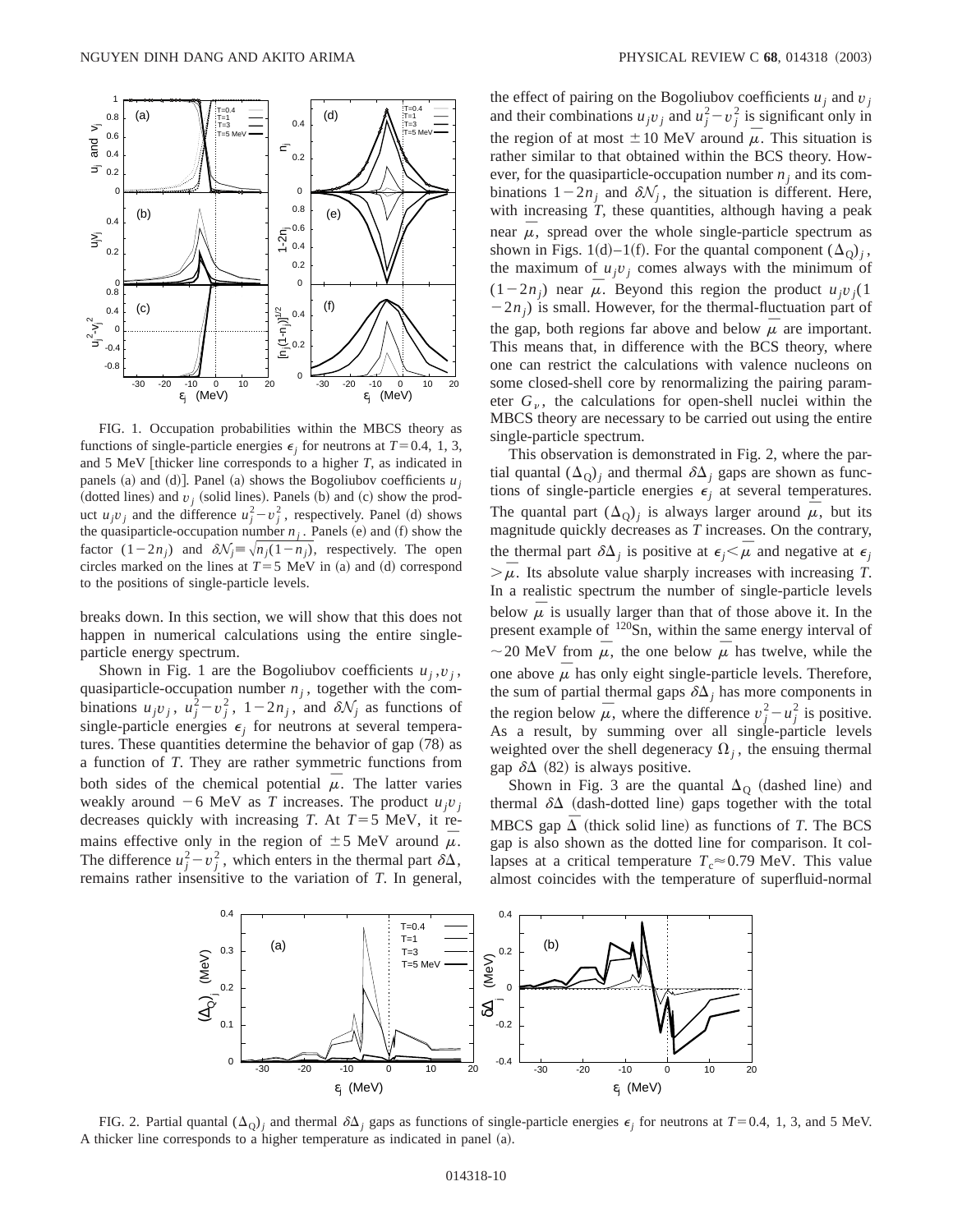

FIG. 3. Neutron pairing gap as a function of temperature *T*. The thick solid line represents the MBCS gap  $\overline{\Delta}$ . Its two components, the quantal gap  $\Delta_0$  and thermal gap  $\delta\Delta$ , are shown by dashed and dash-dotted lines, respectively. The BCS gap is shown by the dotted line.

phase transition estimated for infinite systems, which is about  $0.567\Delta(T=0)$  [11]. On the contrary, within the MBCS theory, the quantal gap  $\Delta_{\Omega}$  never collapses, but decreases monotonously with increasing *T*. The thermal component  $\delta\Delta$ increases first with *T* at  $T \le 1$  MeV, then starts to decrease with increasing *T* further, but still does not vanish even at *T* $\sim$ 5 –6 MeV. As a result, the total MBCS gap  $\overline{\Delta}$  has a temperature dependence similar to that of the quantal gap  $\Delta_{\Omega}$ , except for a low-temperature region 0.5 MeV  $\leq T$  $\leq T_c$ , where it increases slightly with *T* because of the thermal gap  $\delta\Delta$ . As high *T*, the total gap  $\overline{\Delta}$  decreases monotonously with increasing *T*. This yields a long tail extending up to  $T \sim 5 - 6$  MeV.

In order to see how the change of configuration space affects the calculation of the MBCS gap, we also carried out several tests using cutoff spectra. Examples are shown in Fig. 4. The dashed line is the neutron gap obtained in the



FIG. 4. Neutron pairing gap as a function of temperature *T*. The thick solid line represents the MBCS gap  $\overline{\Delta}$  obtained using the entire single-particle spectrum, as in Fig. 3. The dashed line shows the result obtained using an  $N=28$  core. The thin solid line represents the result obtained using the same core and removing two highest levels  $1k_{17/2}$  and  $1j_{11/2}$ . The dash-dotted line is the result obtained using the same core and removing three highest levels,  $1k_{17/2}$ ,  $1j_{11/2}$ , and  $1j_{15/2}$ . The dotted line shows the BCS gap.

MBCS calculation after removing the three lowest major shells (up to  $N=28$ ) from the single-particle energy spectrum. The calculations are then carried out by putting *N*  $=$  42 particles on the  $N=28$  core. The balance in the sum over the single-particle levels is lost with less levels below  $\overline{\mu}$ participating in the summation. The symmetry of the spectrum with respect to  $\overline{\mu}$  is destroyed. The gap collapses again, but at a much higher temperature  $T \approx 4$  MeV, although up to  $T \approx 2.5$  MeV its temperature dependence is almost the same as that obtained using the entire spectrum. Removing from the other side of  $\overline{\mu}$  two highest levels  $1k_{17/2}$  and  $1i_{11/2}$  makes the reduced spectrum rather symmetric again with respect to  $\mu$ . The balance in summation of  $\delta\Delta_i$  is restored. As a result, the temperature dependence of the gap is recovered as shown by the thin solid line. However, if one removes further one more level, namely, the  $1j_{15/2}$  one, i.e., the reduced space consists of only three major shells, 28–50, 50–82, and 82– 126, the balance is destroyed again with more weight toward the positive values of  $\delta \Delta_j$ . The reduced spectrum now spreads from around  $-17$  MeV up to around 1.6 MeV, which is strongly asymmetric with respect to  $\overline{\mu}$ . In consequence, the high-temperature tail of the gap becomes much more enhanced as shown by the dash-dotted line in Fig. 4. Other tests using 8-neutron, 20-neutron, and 50-neutron cores also show a similar feature. In these tests the parameter  $G<sub>v</sub>$  is renormalized so as to obtain the same value for  $\Delta_{\nu}(T=0)$ . With such renormalization of  $G_{\nu}$  the BCS gap always remains the same.

These results show the difference in practical calculations within the BCS and MBCS theories. In the BCS case, the calculation of the gap using a closed-shell core with a simple renormalizition of the pairing parameter  $G<sub>v</sub>$  yields the same result as that obtained using the entire single-particle energy spectrum. In the MBCS case, the most reliable way is to use the entire or as large as possible single-particle spectrum. If using a limited spectrum is unavoidable, care should be taken to maintain the balance in the summation of partial thermal gap  $\delta\Delta_i$ . Otherwise, a resulting collapse or an enhanced tail of the gap in the high-*T* region would be simply an artifact caused by a limited space. As a matter of fact, a criterion for a good reduction is that the cutoff spectrum should be rather symmetric with respect to the region where the quantal pairing correlations are the strongest, namely, from both sides of the chemical potential, so that the effect of quasiparticle-number fluctuation is properly taken into account [see Figs. 1(d)–1(f) and 2(b)]. It is worth noting that the limitation of the configuration space also yields a wrong behavior of the specific heat. This effect is known as the Schottky anomaly, according to which the specific heat reaches a maximum at a certain temperature and decreases as temperature increases further [35].

## *2. Closed-shell case: Thermally induced pairing correlations for protons in 120Sn*

The MBCS gap equation  $(78)$  also implies that, in principle, thermal fluctuations can induce pairing correlations even for closed-shell (CS) nuclei. However, the situation here is different from that of the open-shell nuclei because of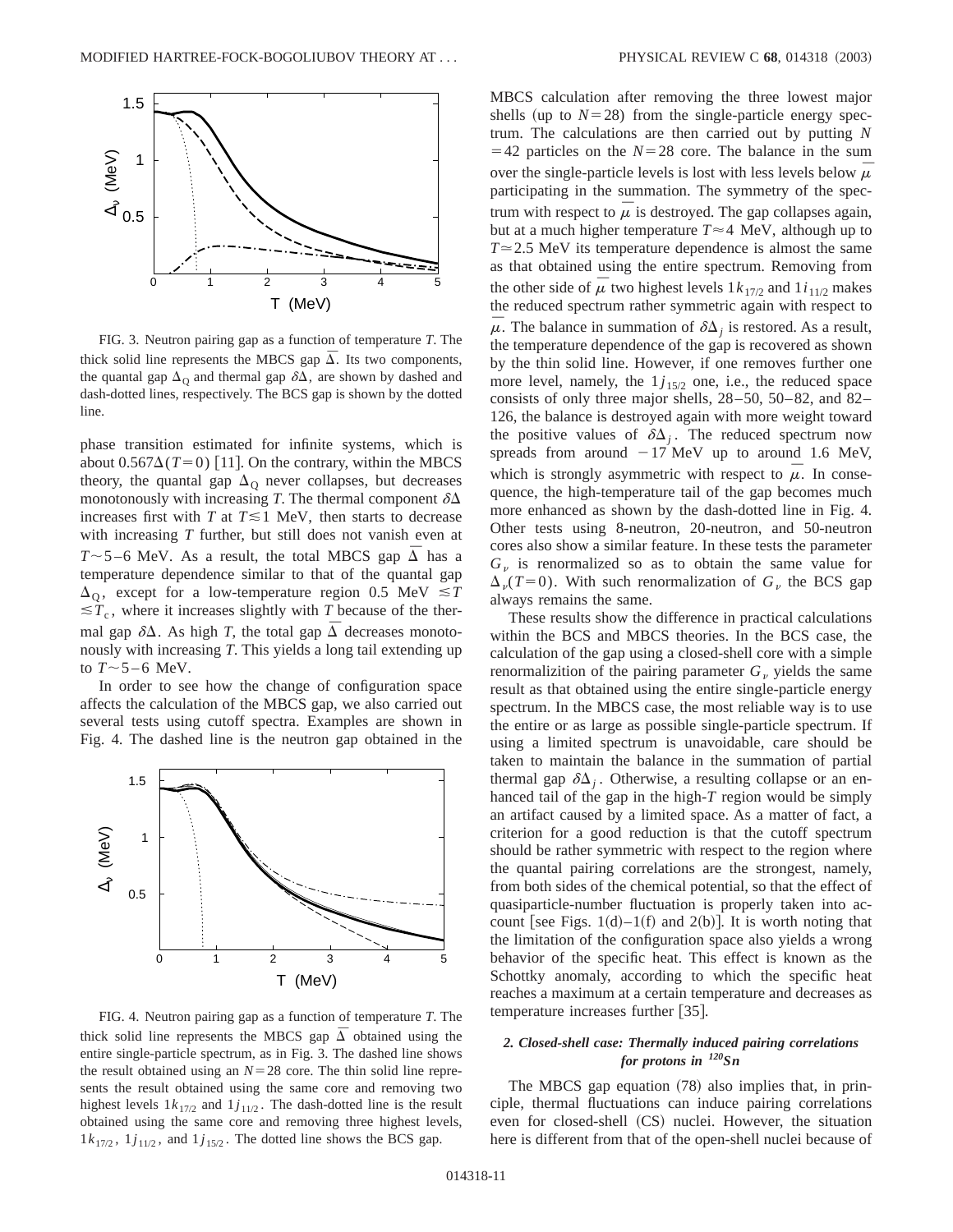

FIG. 5. Thermally induced pairing gap  $\overline{\Delta}_{\pi}$  for protons in <sup>120</sup>Sn as a function of *T*.

a large shell gap between the highest occupied (hole) orbital and the lowest empty (particle) one, which is about 6 MeV for protons in <sup>120</sup>Sn. At  $T=0$  all the orbitals below  $\overline{\mu}$  are fully occupied  $(v_{j_h} = 1, u_{j_h} = 0, \epsilon_{j_h} - \mu < 0)$ , while those above  $\bar{\mu}$  are empty  $(v_{j_h} = 0, u_{j_h} = 1, \epsilon_{j_p} - \mu > 0)$ . Therefore, the quantal gap  $\Delta_{\Omega}$  (81) is always zero. Pairing is so weak that no scattering into the next major shell (particle orbitals) is possible. In such a situation, the approximation of the same pairing matrix elements may not be extended across a too large shell gap separating hole and particle orbitals, especially when  $f_{j_h} \equiv 1 - n_{j_h} \gg n_{j_p} \equiv f_{j_p}$ , where  $f_j$  is the singleparticle-occupation number. This restricts the summation on the rhs of Eq.  $(78)$  to be carried out at most over only the hole states. The MBCS gap  $\overline{\Delta}$  in this case is solely determined by the thermal gap  $\delta\Delta$  (82) due to the quasiparticlenumber fluctuation, namely,

$$
\overline{\Delta}_{\rm CS} = \delta \Delta_{\rm CS} \approx G_{\pi} \sum_{j_h} \Omega_{j_h} \sqrt{n_{j_h} (1 - n_{j_h})}.
$$
 (93)

The thermally induced gap  $\overline{\Delta}_{\pi}$  for a closed-shell proton system  $(Z=50)$  in <sup>120</sup>Sn, obtained using Eq. (93) with the same value of the pairing parameter as that for neutrons,  $G_\pi$  $=G<sub>\nu</sub>$ , is plotted as a function of temperature in Fig. 5. This figure clearly shows that the pairing gap for a closed-shell system is different from zero at  $T \neq 0$  and increases as *T* increases. However, its magnitude, which reaches a value of only around  $2.6 \times 10^{-5}$  MeV at  $T=5$  MeV, is practically negligible as compared to  $\overline{\Delta}_{v}$ . Therefore, we will put  $\overline{\Delta}_{\pi}$ equal to zero in further discussions.

### *3. Comparison between microscopic and macroscopic descriptions of thermal fluctuation*

The effect of thermal fluctuations on the pairing gap was first studied using the Landau macroscopic theory of phase transition  $[11]$  by Moretto in Ref.  $[12]$ . Within the Landau theory,  $\Phi$  (87) is treated as a function of the independent parameter  $\Delta$ . The probability that the nucleus has any given value of  $\Delta$  for the pairing gap is determined by the isothermal distribution

$$
P(\Delta) \propto e^{\Phi(\Delta)}.\tag{94}
$$

The averaged gap  $\langle \Delta \rangle$  is calculated as [12]

$$
\langle \Delta \rangle = \frac{\int_0^\infty \Delta P(\Delta) d\Delta}{\int_0^\infty P(\Delta) d\Delta}.
$$
 (95)

This approach does not include quantal fluctuations. Therefore, as has been pointed out in Refs.  $[9,11,12]$ , at very low temperature or if nonequilibrium states vary too rapidly with time, quantum fluctuations dominate and Eq.  $(95)$  is no longer meaningful.

The probability distribution  $P(\Delta)$  (94), calculated using the same neutron single-particle spectra for  $120$ Sn and the same pairing parameter  $G_v$ , is plotted as a function of  $\Delta$  at low and high temperatures in Figs.  $6(a)$  and  $6(b)$ , respectively. At very low temperature, the most probable value, which is the BCS gap, coincides with the averaged one, resulting in a Gaussian-like shape with a peak at the BCS value of  $\Delta(T=0) \approx 1.4$  MeV. As *T* increases, the distribution becomes skewed toward the lower values of  $\Delta$ . Its maximum, which still corresponds to the solution of the BCS equation, moves to lower  $\Delta$  and reaches  $\Delta = 0$  at  $T = T_c$ . This is shown in Fig.  $6(a)$ , which is very similar to what was obtained before in Fig. 1 of Ref.  $[12]$  for a uniform spectrum. As  $T$ increases further, the maximum of the distribution still remains at  $\Delta=0$ , while its width continues to increase, showing the increase of thermal fluctuations. At hypothetically high temperatures [Fig.  $6(b)$ ], the distribution approaches a Gaussian one in the following form:



FIG. 6. Probability distribution  $P(\Delta)$  for <sup>120</sup>Sn as a function of gap parameter  $\Delta$  at different temperatures shown by the numbers (in MeV) next to the thick solid curves. The dashed curves in  $(b)$  represent the Gaussian distribution  $(96)$  at various temperatures shown by the italic numbers (in MeV) next to these curves.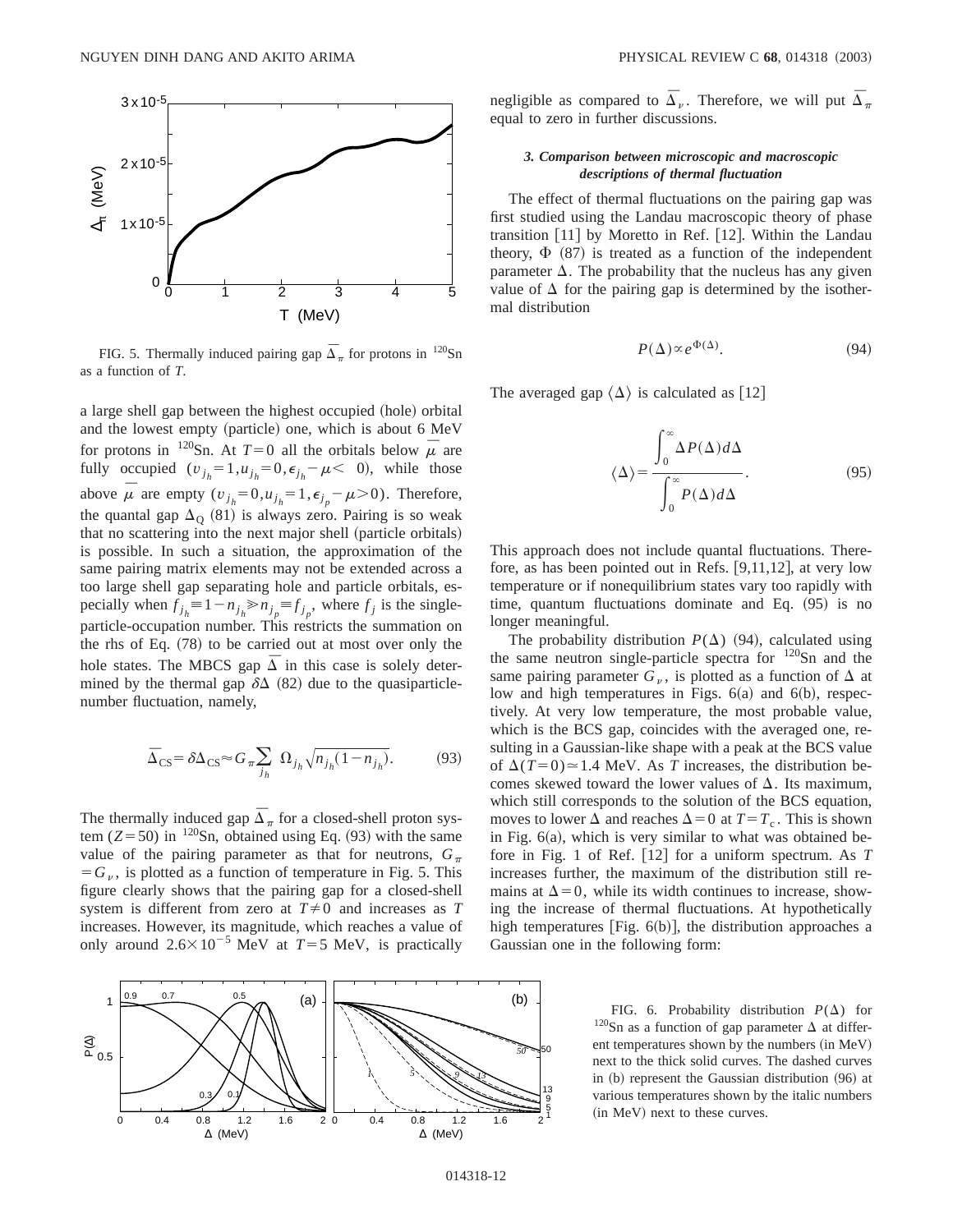

FIG. 7. Neutron pairing gap for 120Sn as a function of *T* within the MBCS theory and the macroscopic treatment following the Landau theory of phase transitions. The thick and thin lines show the gap  $\overline{\Delta}$  and the averaged gap  $\langle \Delta \rangle$ , respectively.

$$
P(\Delta)|_{T \to \infty} \sim \frac{1}{\sqrt{2\pi}\sigma} \exp\left(-\frac{\Delta^2}{2\sigma^2}\right) \quad \text{with} \quad \sigma = \sqrt{\frac{GT}{2}}.
$$
\n(96)

This behavior means that Eq.  $(94)$  assumes the effect of thermal fluctuations on the pairing gap to be chaotic at both low and high  $T$ . By substituting Eq.  $(96)$  into the rhs of Eq.  $(95)$ , the integrals can be carried out analytically. The result is

$$
\langle \Delta \rangle |_{T \to \infty} = \sqrt{\frac{GT}{\pi}}.\tag{97}
$$

This result reveals the increase of the averaged gap  $\langle \Delta \rangle$  with increasing *T* at very high *T* within the Landau theory using the probability function  $(94)$ .

The temperature dependence of  $\langle \Delta \rangle$  for neutrons in <sup>120</sup>Sn is displayed in Fig. 7 in comparison with the MBCS gap  $\overline{\Delta}$ . It is seen from this figure that the agreement between the microscopic treatment of thermal fluctuations in the pairing gap within the MBCS theory and the macroscopic one can be called at best qualitative. The gap does not collapse in both treatments, but while the tail of the MBCS gap  $\overline{\Delta}$  clearly decreases at high *T* with increasing *T*, the temperature dependence of the averaged gap  $\langle \Delta \rangle$  remains rather flat, and even starts to increase slightly with  $T$  already at  $T > 1$  MeV because of Eq. (97). This yields a  $\langle \Delta \rangle$  of about 0.6 MeV even at  $T \sim 4-5$  MeV. In the low-temperature region,  $\langle \Delta \rangle$  drops at a lower  $T \sim 0.5$  MeV as compared to the MBCS gap. The reason is that the MBCS gap incorporates the microscopic interplay between the quantal gap  $\Delta_{\Omega}$  and thermal one,  $\delta \Delta$ . At low *T* the former dominates. The gap  $\langle \Delta \rangle$  takes into account only thermal fluctuations around the most probable value following distribution (94). The latter assumes an equally strong coupling between  $\Delta$  and all the intrinsic degrees of freedom, disregarding quantal effects.

## **B. Temperature dependence of heat capacity, level-density parameter, and level-density**

The heat capacity *C* and inverse level-density parameter  $K = A/a$  obtained within the BCS and MBCS theories are shown in Fig. 8 as functions of *T*. The heat capacity usually serves as an indicator for phase transitions. Within the BCS theory, a sharp discontinuity in *C* is seen at  $T=T_c$ , where the gap collapses. Together with the collapse at  $T_c$  of the BCS gap as an order parameter, this behavior of the heat capacity is a clear signature of the second-order phase transition  $[11]$ . However, within the MBCS theory, this phase transition is washed out so that the temperature dependence of the heat capacity is a smooth curve with only a slight effect of the bending of the pairing gap in the region  $0.5 \le T \le 2$  MeV. A similar feature of the heat capacity has been recently reported for iron isotopes within the shell-model Monte Carlo approach [17]. Since both the order parameter  $\overline{\Delta}$  and the heat capacity are now continuous functions, we can say that no phase transition actually occurs. At high *T* both the MBCS and BCS results approach each other.

The inverse level-density parameter  $K = A/a$  obtained within the MBCS theory is larger than that obtained within the BCS theory at  $T \leq 3$  MeV. At higher temperatures both theories predict almost the same *K*. Except for the lowtemperature region (below  $T_c$ ), where the Fermi-gas formula  $(85)$  is not valid, *K* increases with increasing *T* at *T*  $\approx$  1 MeV, and enters the region of the experimentally extracted values between  $8{\sim}12$  MeV at  $T{\gtrsim}2.5$  MeV [36]. At  $T \approx 1$  MeV, the value of *K* predicted by the MBCS theory is around 6 MeV, which is about twice as larger than that given by the BCS theory.

Shown in Fig. 9 is the logarithm of level-density  $\rho(N,Z)$  $(88)$  as a function of *T*. The BCS result shows a kink at *T*  $T_c$ , while the MBCS result is a smooth curve, which increases monotonously as *T* increases, exposing no signal of phase transition. At  $T \ge 2$  MeV, both the BCS and MBCS results practically coincide.

### **V. CONCLUSIONS**

This work has derived the modified HFB (MHFB) theory at finite temperature, which conserves the unitarity relation



FIG. 8. Heat capacity (a) and the inverse level-density parameter  $K = A/a$  (b) as functions of temperature for 120Sn. The thick solid lines denote results obtained within the MBCS theory. The dotted lines show the BCS results.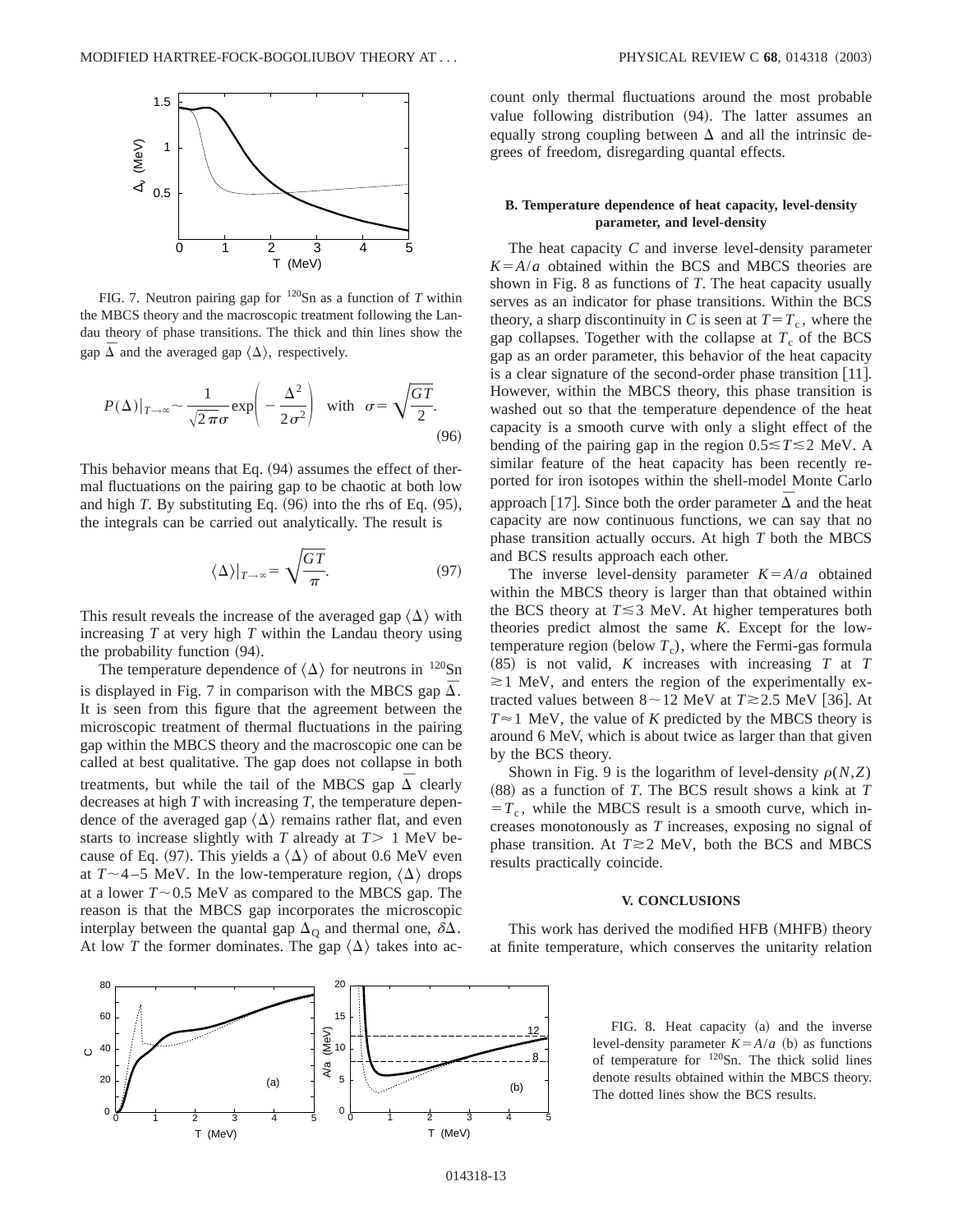

FIG. 9. Logarithm of level-density as a function of *T* for <sup>120</sup>Sn. The notation is as in Fig. 8.

of the generalized particle-density matrix. This has been done by including the thermal fluctuation of the quasiparticle number microscopically in the quasiparticle-density matrix. It has been shown that the latter can also be obtained by applying the secondary Bogoliubov transformation discussed in Refs.  $[13,14]$ . The MHFB equations at finite temperature have been then derived following the standard variational procedure used in Ref.  $[1]$ . Its BCS limit yields the modified BCS (MBCS) equations, which have been derived previously in Refs.  $[13,14]$  using the above-mentioned secondary Bogoliubov transformation. Apart from being able to restore the unitarity transformation, this secondary transformation helps the modified QRPA to completely restore the Ikeda sum rule for Fermi and Gamow-Teller transitions, which has been violated within the renormalized QRPA.

The illustration of the MHFB theory has been presented within the MBCS theory by calculating the neutron pairing gap and thermodynamic quantities for <sup>120</sup>Sn. Detailed analyses of the results obtained show that the calculations for open-shell nuclei within the MBCS theory need to be carried out using the entire single-particle spectrum, which includes both bound and quasibound levels in a large configuration space of about seven major shells up to 126–184 one. When the use of a reduced spectrum is unavoidable, the reduction should be done symmetrically from both sides of the chemical potential  $\mu$  so that the distribution of the quasiparticleoccupation number can be properly taken into account as it is symmetric with respect to  $\overline{\mu}$ . The MBCS gap decreases monotonously with increasing *T* and does not vanish even at  $T \sim$  5 MeV. The discontinuity in the BCS heat capacity at the critical temperature  $T_c$  is also competely washed out, showing no signature of superfluid-normal phase transition. The temperature dependences of level-density and leveldensity parameter are also smooth.

The behavior of the MBCS gap as a function of *T* is found in qualitative agreement with that given by the macroscopic treatment using the Landau theory of phase transitions in the sense that both gaps do not collapse at the critical temperature of the BCS superfluid-normal phase transition. However, quantitative discrepancies between microscopic and macroscopic approaches are evident. In the low-temperature region, due to the microscopic interplay between quantal and thermal components, the MBCS gap starts to decrease at a higher *T* with increasing *T* as compared to the macroscopically averaged gap  $\langle \Delta \rangle$ . At high temperatures *T*>2 MeV the MBCS gap continues to decrease, while  $\langle \Delta \rangle$  remains nearly constant and even start to increase with increasing *T*.

The MBCS equations also show that thermal fluctuations can induce a pairing gap even for closed-shell nuclei. Results obtained using a single-particle space restricted to hole orbitals have shown that such a thermally induced gap increases with increasing temperature. However, its magnitude is negligible compared with the gap in open-shell nuclei. Therefore, it can be safely set to be equal to zero at *T*  $\leq 5 - 6$  MeV.

### **ACKNOWLEDGMENTS**

Numerical calculations were performed using an Alpha AXP workstation and the Visual-Numeric IMSL libraries at the RIKEN Computer Science Laboratory.

## **APPENDIX: RESTORATION OF THE IKEDA SUM RULE**

At  $T=0$ , in general, if the quasiparticle correlations are significant so that the correlated ground state  $|\tilde{0}\rangle$  deviates appreciably from the quasiparticle vacuum  $(3)$  or QRPA vacuum, the secondary Bogoliubov transformation  $(47)$  can be used to derive a symmetry-conserving theory, which treats the ground-state correlations within a microscopic and selfconsistent framework. In this case the quasiparticleoccupation number  $n<sub>i</sub>$ , which characterizes the magnitude of the ground-state correlations, can be evaluated from the renormalized QRPA backward-going amplitudes  $y_{jj'}^{(\lambda i)}$ , as has been discussed thoroughly in Refs.  $[13,14,22]$ . In this section, we will prove that the modified QRPA theory, which has been derived in Ref.  $[13]$  using the secondary Bogoliubov transformation in the form of Eq.  $(73)$ , indeed conserves the Ikeda sum rule.

#### **1. The Ikeda sum rule**

The Ikeda sum rule for Fermi  $(J=0)$  and Gamow-Teller  $(J=1)$  transitions is defined with respect to the ground state  $|g.s.\rangle$  of the final nucleus  $(N,Z)$  as

$$
S^{-} - S^{+} = \sum_{i} |\langle Ji|\beta^{-}|g.s.\rangle|^{2} - \sum_{i} |\langle Ji|\beta^{+}|g.s.\rangle|^{2}
$$
  
= (2J+1)(N-Z), (A1)

where the squared  $\beta$ <sup>-</sup>-transition matrix element  $|\langle Ji|\beta^-|$ g.s. $\rangle|^2$  is calculated as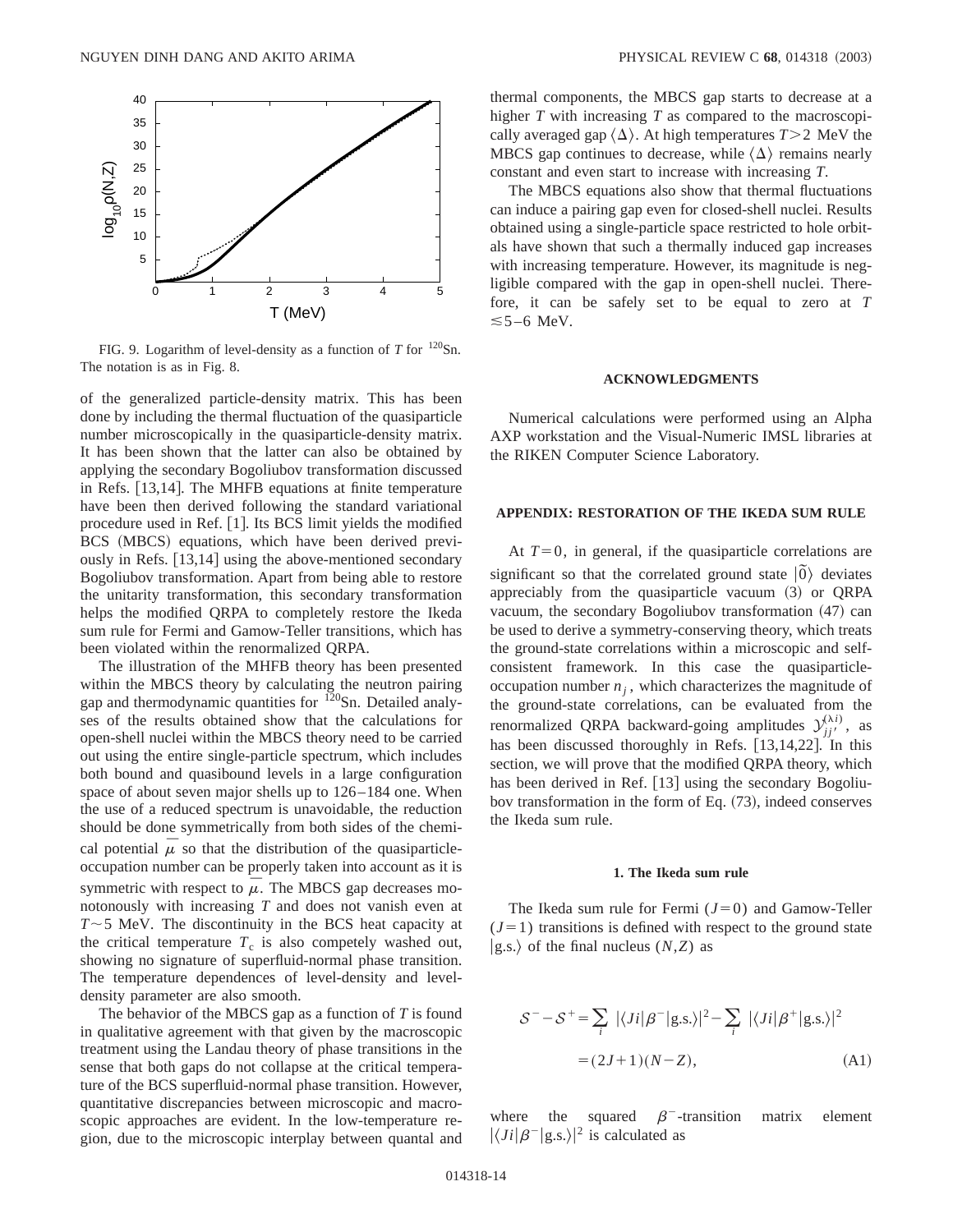$$
|\langle Ji|\beta^{-}|g.s.\rangle|^{2} = |\langle Ji|\sum_{j_{\pi}j_{\nu}} q_{j_{\pi}j_{\nu}}[u_{j_{\pi}}v_{j_{\nu}}A^{\dagger}_{j_{\pi}j_{\nu}}(JM) + u_{j_{\nu}}v_{j_{\pi}}A_{j_{\pi}j_{\nu}}(J\tilde{M})]|g.s.\rangle|^{2}
$$
(A2)

and  $\beta^+ = (\beta^-)^{\dagger}$ . The notation  $\mathcal{O}_{J\tilde{M}} = (-)^{J-M}\mathcal{O}_{J-M}$  is used hereafter, and  $q_{j,pj}$  denotes single-particle matrix elements corresponding to the Fermi or the Gamow-Teller transition. The subscripts  $\pi$  and  $\nu$  denote proton and neutron, respectively. The quasiparticle-pair operators  $A_{j\pi j\nu}^{\dagger}(JM)$  and  $A_{j\pi j}\left( JM\right)$  are

$$
A_{j_{\pi}j_{\nu}}^{\dagger}(JM) = \sum_{m_{\pi}m_{\nu}} \langle j_{\pi}m_{\pi}j_{\nu}m_{\nu} | JM \rangle \alpha_{j_{\pi}m_{\pi}}^{\dagger} \alpha_{j_{\nu}m_{\nu}}^{\dagger},
$$
  

$$
A_{jj'}(JM) = [A_{jj'}(JM)^{\dagger}]^{\dagger}.
$$
 (A3)

Their exact commutation relation is

$$
\begin{split} \left[A_{j'_{\pi}j'_{\nu}}(J'M'), A^{\dagger}_{j_{\pi}j_{\nu}}(JM)\right] \\ &= \delta_{JJ'}\,\delta_{MM'}\,\delta_{j_{\pi}j'_{\pi}}\,\delta_{j_{\nu}j'_{\nu}} - \delta_{j_{\pi}j'_{\pi}} \sum_{m_{\pi}m_{\nu}m'_{\nu}} \left\langle j_{\pi}m_{\pi}j'_{\nu}m'_{\nu} \middle| J'M'\right\rangle \\ &\times \left\langle j_{\pi}m_{\pi}j_{\nu}m_{\nu} \middle| JM \right\rangle \alpha^{\dagger}_{j_{\nu}m_{\nu}}\alpha_{j'_{\nu}m'_{\nu}} \end{split} \tag{A4}
$$

$$
- \delta_{j,\vec{j'}} \sum_{m_{\pi}m_{\nu}m'_{\pi}} \langle j'_{\pi}m'_{\pi}j_{\nu}m_{\nu} | J'M' \rangle
$$
  
 
$$
\times \langle j_{\pi}m_{\pi}j_{\nu}m_{\nu} | JM \rangle \alpha^{ \dagger}_{j_{\pi}m_{\pi}} \alpha_{j'_{\pi}m'_{\pi}}.
$$

### **2. Fulfillment of the Ikeda sum rule within the QRPA**

The ORPA treats the excited state  $|J_i\rangle$  as a one-phonon state

$$
|Ji\rangle = Q_{JMi}^{\dagger} |RPA\rangle, \tag{A5}
$$

while the ground state  $|RPA\rangle$  of an even-even nucleus is treated as the phonon vacuum

$$
Q_{JMi}|RPA\rangle = 0.
$$
 (A6)

The  $\pi \nu$ -phonon operator  $Q^{\dagger}_{JMi}$  is defined as

$$
Q_{JMi}^{\dagger} = \sum_{j_{\pi}j_{\nu}} \left[ X_{j_{\pi}j_{\nu}}^{(Ji)} A_{j_{\pi}j_{\nu}}^{\dagger} (JM) - Y_{j_{\pi}j_{\nu}}^{(Ji)} A_{j_{\pi}j_{\nu}} (J\tilde{M}) \right],
$$
  

$$
Q_{JMi} = [Q_{JMi}^{\dagger}]^{\dagger}.
$$
 (A7)

In order to obtain a set of linear equations with respect to the amplitudes  $X^{(Ji)}_{j\pi j}$  and  $Y^{(Ji)}_{j\pi j}$ , the QRPA assumes the quasiboson approximation, which neglects the contribution of the last two terms  $\sim \alpha^{\dagger} \alpha$  on the rhs of Eq. (A4) in the average over the ground state  $|RPA\rangle$ , i.e.,

$$
\langle \text{RPA} | [A_{j'_{\pi}j'_{\nu}}(J'M'), A_{j_{\pi}j_{\nu}}^{\dagger}(JM)] | \text{RPA} \rangle
$$
  

$$
\approx \delta_{JJ'} \delta_{MM'} \delta_{j_{\pi}j'_{\pi}} \delta_{j_{\nu}j'_{\nu}}.
$$
 (A8)

Within this approximation  $(A8)$ , the condition for the  $\pi \nu$ -phonon operators (A7) to be bosons, i.e., satisfying the commutation relation

$$
\langle \text{RPA} | [Q_{JMi}, Q^{\dagger}_{J'M'i'}] | \text{RPA} \rangle = \delta_{JJ'} \, \delta_{MM'} \, \delta_{ii'} \,, \quad \text{(A9)}
$$

leads to the following normalization relation for the amplitudes  $X^{(Ji)}_{j\pi j_\nu}$  and  $Y^{(Ji)}_{j\pi j_\nu}$ .

$$
\sum_{j_{\pi}j_{\nu}} \left[ X_{j_{\pi}j_{\nu}}^{(Ji)} X_{j_{\pi}j_{\nu}}^{(J'i')} - Y_{j_{\pi}j_{\nu}}^{(Ji)} Y_{j_{\pi}j_{\nu}}^{(J'i')} \right] = \delta_{JJ'} \delta_{ii'} . \quad (A10)
$$

Using the inverse transformation of Eq.  $(A7)$ , one expresses  $A^{\dagger}_{j\pi}$ <sup>*j*</sup><sub>n</sub> $j$ <sub>*y*</sub> $(M)$  and  $A_{j\pi}$ *j*<sub>v</sub> $(M)$  in terms of the  $\pi$ *v*-phonon operators  $Q_{JMi}^{\dagger}$  and  $Q_{JMi}$ . Substituting the result into Eq. (A2) and using it to evaluate the left-hand side of Eq.  $(A1)$  we obtain

$$
(S^- - S^+)_{RPA} = \sum_{i} |\langle RPA|Q_{JMi}\beta^-|RPA\rangle|^2
$$
  

$$
- \sum_{i} |\langle RPA|Q_{JMi}\beta^+|RPA\rangle|^2
$$
  

$$
= \left| \sum_{j_{\pi j_{\nu}}} q_{j_{\pi j_{\nu}}}(u_{j_{\pi}}v_{j_{\nu}}X_{j_{\pi j_{\nu}}} + v_{j_{\pi}}u_{j_{\nu}}Y_{j_{\pi j_{\nu}}}) \right|^2
$$
  

$$
- \left| \sum_{j_{\pi j_{\nu}}} q_{j_{\nu j_{\pi}}}(v_{j_{\pi}}u_{j_{\nu}}X_{j_{\pi j_{\nu}}} + u_{j_{\pi}}v_{j_{\nu}}Y_{j_{\pi j_{\nu}}}) \right|^2
$$
  
(A11)

$$
= \sum_{j_{\pi}j_{\nu}} |q_{j_{\pi}j_{\nu}}|^2 (v_{j_{\nu}}^2 - v_{j_{\pi}}^2)
$$
  
= 2(2J+1)  $\left[ \sum_{j_{\nu}} \Omega_{j_{\nu}} v_{j_{\nu}}^2 - \sum_{j_{\pi}} \Omega_{j_{\pi}} v_{j_{\pi}}^2 \right]$   
= (2J+1)(N-Z).

In the above derivation, the normalization condition  $(A10)$ and the usual BCS equation for the particle number are used together with the property  $\Sigma_{j_i} |q_{j_i j_k}|^2 = 2(2J+1)\Omega_{j_k}$  [*i*  $=(\pi,\nu), k=(\nu,\pi)$  for the single-particle matrix elements of the Fermi and Gamow-Teller transitions. This derivation shows that the QRPA fulfills the Ikeda sum rule.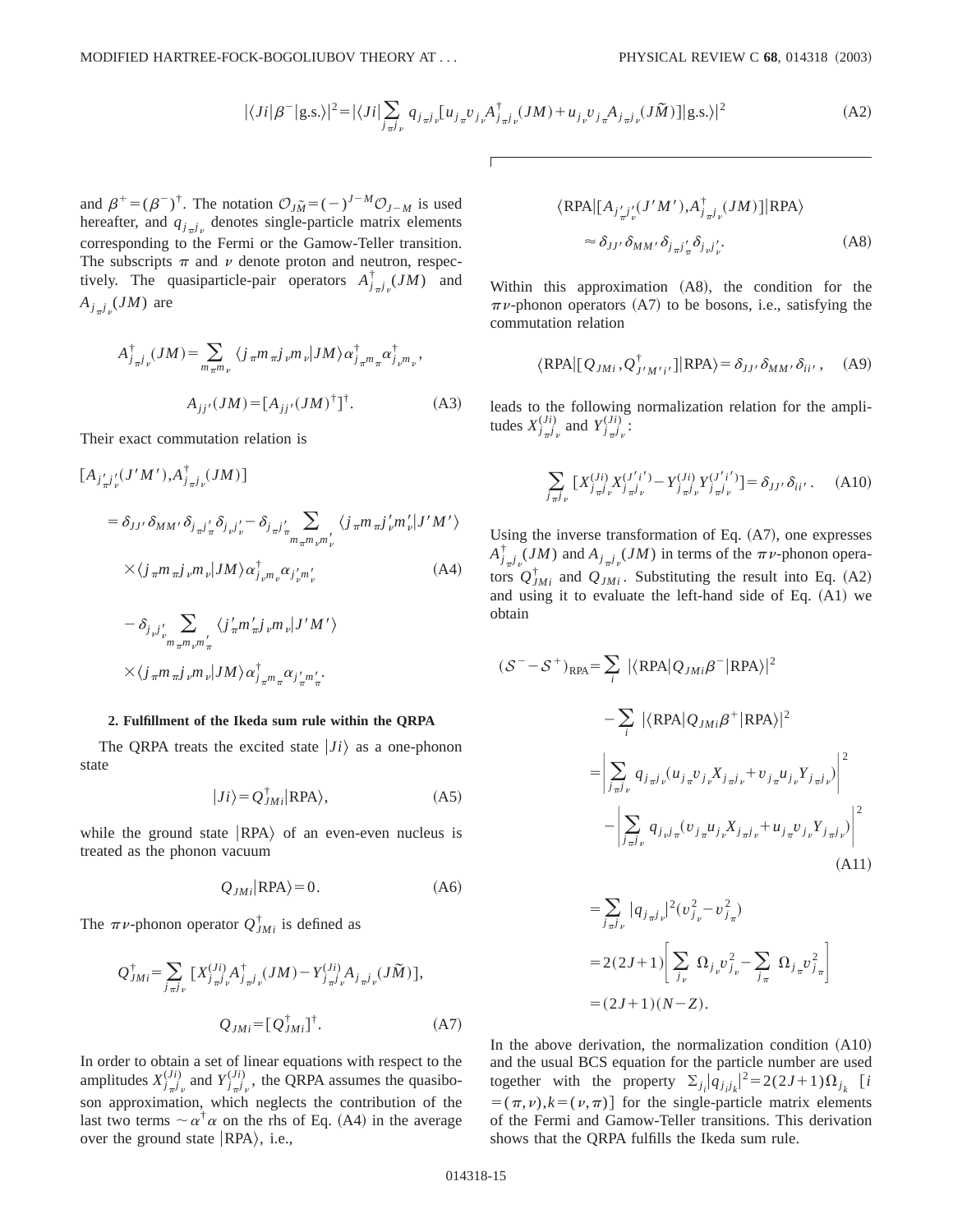## **3. Violation of the Ikeda sum rule within the renormalized QRPA**

By neglecting the contribution of the two last terms on the rhs of Eq.  $(A4)$  in the ground state  $(A6)$ , the quasiboson approximation  $(A8)$  ignores the Pauli principle between the quasiparticle-pair operators (A3). This causes the collapse of the QRPA at a certain critical value of the interaction parameter, where the solution of the QRPA equations becomes imaginary. The renormalized QRPA has been proposed as a method to remove this inconsistency  $[21-23]$ .

This approach assumes that, instead of the quasiboson approximation (A8), the following commutation relation imaginary. The renormalized QRPA has been proposed as a method to remove this inconsistency [21–23].<br>This approach assumes that, instead of the quasiboson approximation (A8), the following commutation relation holds in th pproach assumes that, instead of the *d*<br>
tion (A8), the following commutatic<br>  $\mathcal{L}$  e average over the correlated ground state<br>  $\langle \widetilde{RPA} | [A_{j'j'}(J'M'), A_{j-j}^{\dagger}](JM) | \widetilde{RPA} \rangle$ 

$$
\langle \widetilde{\text{RPA}} | [A_{j'_{\pi}j'_{\nu}}(J'M'), A_{j_{\pi}j_{\nu}}^{\dagger}(JM)] | \widetilde{\text{RPA}} \rangle
$$
  
=  $\delta_{JJ'} \delta_{MM'} \delta_{j_{\pi}j'_{\pi}} \delta_{j_{\nu}j'_{\nu}} D_{j_{\pi}j_{\nu}},$  (A12)

where

$$
= o_{JJ'} o_{MM'} o_{j_{\pi}j'_{\pi}} o_{j_{\nu}j'_{\nu}} o_{j_{\pi}j_{\nu}'}
$$
\n(A12)

\nwhere

\n
$$
D_{j_{\pi}j_{\nu}} = 1 - n_{j_{\pi}} - n_{j_{\nu}'}, \quad n_{j} = \frac{1}{2\Omega_{j}} \langle \widetilde{RPA} | \alpha_{jm}^{\dagger} \alpha_{jm} | \widetilde{RPA} \rangle \neq 0.
$$
\n(A13)

This means that the renormalized QRPA takes into account the contribution of the diagonal elements of the last two terms on the rhs of Eq.  $(A4)$  in the correlated ground state This m<br>the con<br>terms of<br> $\vert \overrightarrow{RPA} \rangle$ .

The renormalized  $\pi \nu$ -phonon operators  $\mathcal{Q}_{JMi}^{\dagger}$  and  $\mathcal{Q}_{JMi}$ are introduced as

$$
\mathcal{Q}_{JMi}^{\dagger} = \sum_{j_{\pi}j_{\nu}} \frac{1}{\sqrt{D_{j_{\pi}j_{\nu}}}} [\mathcal{X}_{j_{\pi}j_{\nu}}^{(Ji)} \mathcal{A}_{j_{\pi}j_{\nu}}^{\dagger} (JM) - \mathcal{Y}_{j_{\pi}j_{\nu}}^{(Ji)} \mathcal{A}_{j_{\pi}j_{\nu}} (J\tilde{M})],
$$
  

$$
\mathcal{Q}_{JMi} = [\mathcal{Q}_{JMi}^{\dagger}]^{\dagger}.
$$
 (A14)  
The correlated ground state  $|\widetilde{RPA}\rangle$  is defined as the vacuum

with respect to the renormalized phonon operators, i.e., state  $|\overrightarrow{RPA}\rangle$  is defined as the vacuum<br>normalized phonon operators, i.e.,<br> $Q_{JMi}| \overrightarrow{RPA}\rangle = 0.$  (A15)

$$
Q_{JMi}|\widetilde{RPA}\rangle = 0.\tag{A15}
$$

Because of Eq. (A12), these renormalized  $\pi \nu$ -phonon operators satisfy the boson commutation relation  $\approx$  5 of Eq. (A12), these renormalized  $\pi$ <br>sfy the boson commutation relation<br> $\langle \widetilde{RPA} | [\mathcal{Q}_{JMi}, \mathcal{Q}_{J'M'i'}^{\dagger}] | \widetilde{RPA} \rangle = \delta_{JJ'}$ 

$$
\langle \widetilde{RPA} | [ \mathcal{Q}_{JMi}, \mathcal{Q}_{J'M'i'}^{\dagger} ] | \widetilde{RPA} \rangle = \delta_{JJ'} \, \delta_{MM'} \, \delta_{ii'} \quad (A16)
$$

in the correlated ground state  $|RPA\rangle$ , provided their X and Y amplitudes satisfy the same normalization condition as in the QRPA, i.e.,

$$
\sum_{j_{\pi}j_{\nu}} \left[ \mathcal{X}_{j_{\pi}j_{\nu}}^{(Ji)} \mathcal{X}_{j_{\pi}j_{\nu}}^{(J'i')} - \mathcal{Y}_{j_{\pi}j_{\nu}}^{(Ji)} \mathcal{Y}_{j_{\pi}j_{\nu}}^{(J'i')} \right] = \delta_{JJ'} \, \delta_{ii'} \,. \tag{A17}
$$

The phonon energies and  $\mathcal{X}_{j_{\pi}j_{\nu}}^{(Ji)}$  and  $\mathcal{Y}_{j_{\pi}j_{\nu}}^{(Ji)}$  amplitudes are found by solving the nonlinear QRPA-like equations, whose submatrices contain the factor  $D_{j\pi^j\nu}$ . The latter is found from the equation  $[13]$ 

$$
D_{jj'} = 1 - \sum_{ji} (J + 1/2) \sum_{j''} \left\{ D_{jj''} \frac{[\mathcal{Y}_{jj''}^{(Ji)}]^2}{\Omega_j} + D_{j''j'} \frac{[\mathcal{Y}_{j''j'}^{(Ji)}]^2}{\Omega_{j'}} \right\}.
$$
\n(A18)

The presence of the factor  $D_{j,pj}$  makes the solution of the renormalized QRPA always real as the interaction strength is reduced by this factor so that the collapse is avoided. However, the inverse transformation of Eq.  $(A14)$  now becomes

$$
A_{j_{\pi}j_{\nu}}^{\dagger}(JM) = \sqrt{D_{j_{\pi}j_{\nu}}} \sum_{JMi} \left[ \mathcal{X}_{j_{\pi}j_{\nu}}^{(Ji)} \mathcal{Q}_{JMi}^{\dagger} + \mathcal{Y}_{j_{\pi}j_{\nu}}^{(Ji)} \mathcal{Q}_{J\tilde{M}i} \right],
$$
  

$$
A_{j_{\pi}j_{\nu}}(JM) = \left[ A_{j_{\pi}j_{\nu}}^{\dagger}(JM) \right]^{\dagger}.
$$
 (A19)

Using Eq. (A19) to evaluate the quantity  $S^- - S^+$  in the same way as in derivation  $(A11)$ , one finds ate the quantity  $S^-$ - $\angle$ <br>(A11), one finds<br> $|\langle \widehat{RPA} | \mathcal{Q}_{JMi} \beta^- | \widehat{RPA} \rangle|$ 

$$
(\mathcal{S}^- - \mathcal{S}^+)_\text{RRPA} = \sum_{i} |\langle \widetilde{\text{RPA}} | \mathcal{Q}_{JMi} \beta^- | \widetilde{\text{RPA}} \rangle|^2
$$

$$
- \sum_{i} |\langle \widetilde{\text{RPA}} | \mathcal{Q}_{JMi} \beta^+ | \widetilde{\text{RPA}} \rangle|^2
$$

$$
= \sum_{j_{\nu}j_{\pi}} D_{j_{\pi}j_{\nu}} |q_{j_{\pi}j_{\nu}}|^2 (v_{j_{\nu}}^2 - v_{j_{\pi}}^2). \tag{A20}
$$

This quantity is smaller than  $(2J+1)(N-Z)$  since  $D_{j-1}$  $\leq$ 1. Hence, Eq. (A20) shows that the renormalized QRPA violates the Ikeda sum rule.

We notice that, although the renormalized QRPA takes into account Eq.  $(A12)$ , it neglects the following commutation relation between the scattering-quasiparticle pairs: ice that, although the renormalized Q<br>nt Eq. (A12), it neglects the following<br>on between the scattering-quasiparticle  $\langle \widehat{RPA} | [B^{\dagger}_{j'j'}(J'M'), B_{j_{\pi}j_{\nu}}(JM)] | \widehat{RPA} \rangle$ 

$$
\widetilde{\text{RPA}}\left[[B^{\dagger}_{j'_{\pi}j'_{\nu}}(J'M'),B_{j_{\pi}j_{\nu}}(JM)]\right]\widetilde{\text{RPA}}\right\}
$$

$$
=\delta_{JJ'}\delta_{MM'}\delta_{j_{\pi}j'_{\pi}}\delta_{j_{\mu}j'_{\nu}}(n_{j_{\nu}}-n_{j_{\pi}}),\tag{A21}
$$

where

$$
B_{j_{\pi}j_{\nu}}(JM) = -\sum_{m_{\pi}m_{\nu}} \langle j_{\pi}m_{\pi}j_{\nu}m_{\nu} | JM \rangle \alpha^{\dagger}_{j_{\pi}m_{\pi}} \alpha_{j_{\nu}\tilde{m}_{\nu}},
$$
\n(A22)

The omission of the contribution of scattering-quasiparticle operators  $B_{j_{\pi}j_{\nu}}^{\dagger} (J'M')$  and  $B_{j_{\pi}j_{\nu}} (JM)$  is the source that leads to the underestimation of the quantity  $S^- - S^+$  within the renormalized QRPA.

### **4. Restoration of the Ikeda sum rule within the modified QRPA**

The modified QRPA takes a step further by taking into account the effects of ground-state correlations on the quasiparticle and collective excitations. This has been realized in Ref. [13] using the secondary Bogoliubov transformation  $(73)$ , where  $n_j$  is the quasiparticle-occupation number in the new correlated ground state  $|RPA\rangle$ :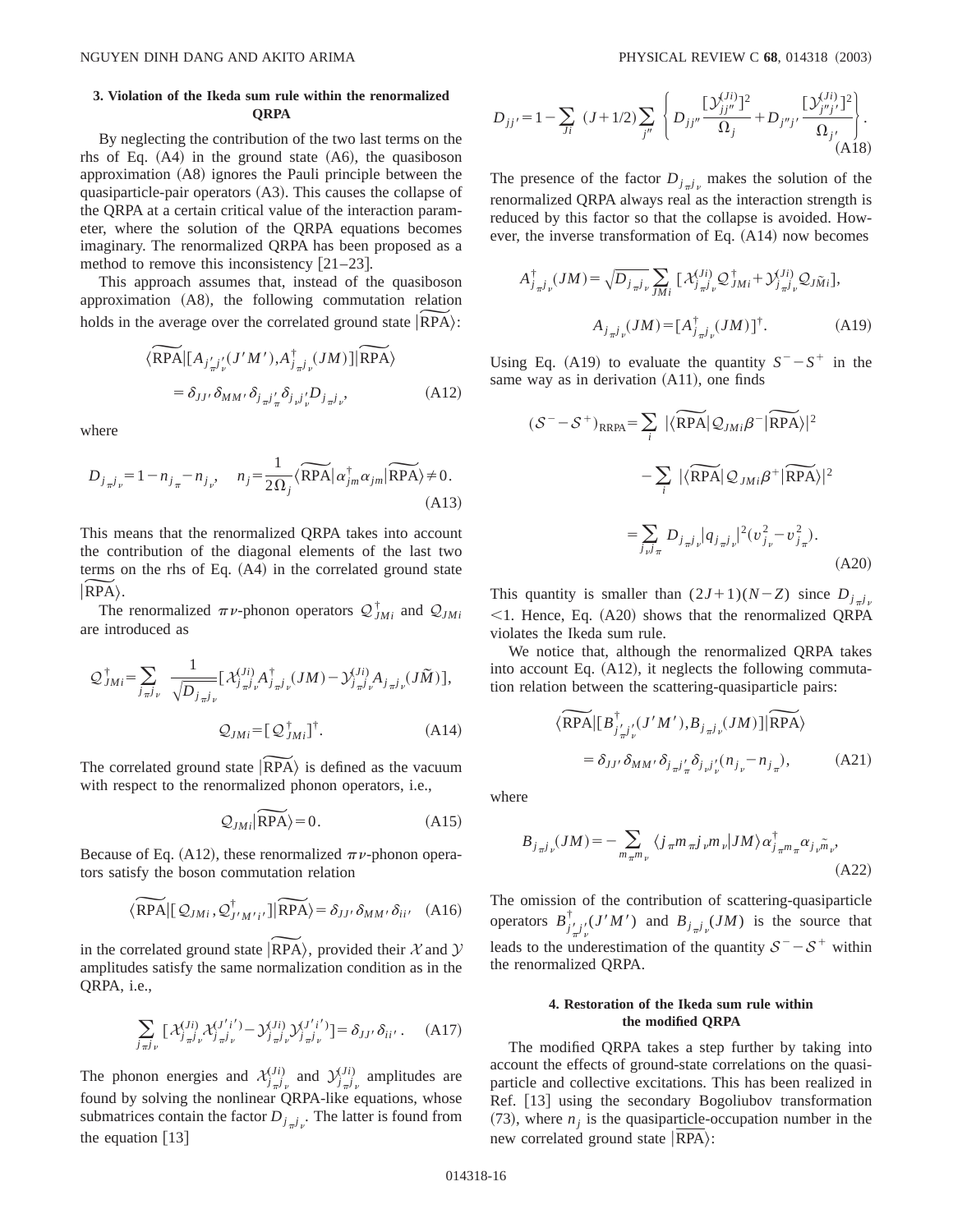MODIFIED HARTREE-FOCK-BOGOLIUBOV THEORY AT . . . PHYSICAL REVIEW C **68**, 014318 ~2003!

$$
n_j = \langle \overline{\text{RPA}} | \alpha_{jm}^{\dagger} \alpha_{jm} | \overline{\text{RPA}} \rangle \neq 0. \tag{A23}
$$

The modified QRPA phonon operators are introduced as

$$
\overline{Q}_{JMi}^{\dagger} = \sum_{j_{\pi}j_{\nu}} \left[ \overline{X}_{j_{\pi}j_{\nu}}^{(Ji)} \overline{A}_{j_{\pi}j_{\nu}}^{\dagger} (JM) - \overline{Y}_{j_{\pi}j_{\nu}}^{(Ji)} \overline{A}_{j_{\pi}j_{\nu}} (J\widetilde{M}) \right],
$$
  

$$
\overline{Q}_{JMi} = \left[ \overline{Q}_{JMi}^{\dagger} \right]^{\dagger}, \tag{A24}
$$

where  $\overline{A}_{j_{\pi}j_{\nu}}^{\dagger}(JM)$  and  $\overline{A}_{j_{\pi}j_{\nu}}(JM)$  are the creation and destruction operators of a modified-quasiparticle pair

$$
\overline{A}_{j_{\pi}j_{\nu}}^{\dagger}(JM) = \sum_{m_{\pi}m_{\nu}} \langle j_{\pi}m_{\pi}j_{\nu}m_{\nu} | JM \rangle \overline{\alpha}_{j_{\pi}m_{\pi}}^{\dagger} \overline{\alpha}_{j_{\nu}m_{\nu}}^{\dagger},
$$

$$
\overline{A}_{jj'}(JM) = [\overline{A}_{jj'}(JM)^{\dagger}]^{\dagger}.
$$
(A25)

The new ground state  $|RPA\rangle$  is defined as the vacuum for the modified phonon operator, i.e.,

$$
\overline{Q}|\overline{\text{RPA}}\rangle = 0. \tag{A26}
$$

The transformation from the single-particle operators  $a_{jm}^{\dagger}$ and  $a_{jm}$  to the modified-quasiparticle opertors  $\overline{\alpha}_{jm}^{\dagger}$  and  $\overline{\alpha}_{jm}$ is obtained after successively applying the usual, Eq.  $(72)$ , and secondary, Eq. (73), Bogoliubov transformations, and has the form similar to the inverse transformation of Eq.  $(72):$ 

$$
a_{jm}^{\dagger} = \overline{u}_j \overline{\alpha}_{jm}^{\dagger} + (-)^{j - m} \overline{v}_j \overline{\alpha}_{j - m},
$$
  

$$
(-)^{j - m} a_{j - m} = (-)^{j - m} \overline{u}_j \overline{\alpha}_{j - m} - \overline{v}_j \overline{\alpha}_{jm}^{\dagger},
$$
 (A27)

where

$$
\bar{u}_j = u_j \sqrt{1 - n_j} + v_j \sqrt{n_j}, \quad \bar{v}_j = v_j \sqrt{1 - n_j} - u_j \sqrt{n_j}.
$$
\n(A28)

Using the secondary Bogoliubov transformation  $(73)$  to express  $A^{\dagger}_{j\pi}j_{\nu}(JM)$  and  $A_{j\pi}j_{\nu}(JM)$  in terms of  $\overline{A}^{\dagger}_{j\pi}j_{\nu}(JM)$ ,  $\overline{A}_{j_{\pi}j_{\nu}}(JM)$ ,  $\overline{B}_{j_{\pi}j_{\nu}}^{\dagger}(JM)$ , and  $\overline{B}_{j_{\pi}j_{\nu}}(JM)$  [see Eqs. (9) and  $(10)$  of Ref.  $[13]$ ), we find that Eqs.  $(A12)$  and  $(A21)$  hold in the correlated ground state (A26) if  $\overline{B}^{\dagger}_{j}$  *JM*) and  $\overline{B}_{j\pi j\gamma}(JM)$  commute, while  $\overline{A}_{j\pi j\gamma}(JM)$  and  $\overline{A}_{j\pi j\gamma}(JM)$  obey the same commutation relation  $(AB)$  with respect to the correlated ground state  $|RPA\rangle$ . Therefore, the set of equations to define the energy and amplitudes  $\overline{X}_{j}^{(Ji)}$  and  $\overline{Y}_{j\pi j}^{(Ji)}$  of the modified  $\pi \nu$ -phonon excitation have the same form as of the usual QRPA ones. This set of equations is called the modified QRPA equations. The amplitudes  $\bar{X}^{(Ji)}_{j\pi j}$  and  $\bar{Y}^{(Ji)}_{j\pi j}$  obey the same normalization condition as in Eq.  $(A10)$ , namely,

$$
\sum_{j_{\pi}j_{\nu}} \left[ \bar{X}_{j_{\pi}j_{\nu}}^{(Ji)} \bar{X}_{j_{\pi}j_{\nu}}^{(J'i')} - \bar{Y}_{j_{\pi}j_{\nu}}^{(Ji)} \bar{Y}_{j_{\pi}j_{\nu}}^{(J'i')} \right] = \delta_{JJ'} \delta_{ii'}.
$$
 (A29)

The set of modified QRPA equations should be solved simultaneously with the normalization condition  $(A29)$  and the equation for  $n<sub>i</sub>$ . The latter is evaluated from Eq.  $(A18)$  as

$$
n_j = \sum_{Ji} \frac{2J+1}{2j+1} \sum_{j'} D_{jj'} [\mathcal{Y}_{jj'}^{(Ji)}]^2, \tag{A30}
$$

where  $\sum_{j}^{(Ji)}$  is expressed in terms of  $\overline{X}_{j}^{(Ji)}$  and  $\overline{Y}_{j}^{(Ji)}$  as (see Eq.  $(16)$  of Ref. [13])

$$
\mathcal{Y}_{jj'}^{(Ji)} = \bar{X}_{jj'}^{(Ji)} \sqrt{(1 - n_j)(1 - n_{j'})} + \bar{Y}_{jj'}^{(Ji)} \sqrt{n_j n_{j'}}.
$$
 (A31)

Because of the renormalization factors  $\sqrt{(1-n_j)(1-n_j)}$ and  $\sqrt{n_i n_j}$  the modified QRPA can avoid the collapse in a way similar to that of the renormalized QRPA. Using the same secondary Bogoliubov transformation  $(73)$ , it is easy to see that the modified QRPA phonon operators contain all the operators  $A_{j\pi j\nu}^{\dagger}(JM)$  and  $A_{j\pi j\nu}(JM)$ , and  $B_{j\pi j\nu}^{\dagger}(JM)$  and  $B_{j_{\pi}j_{\nu}}(JM)$  in its definition (see Eq. (13) of Ref. [13]). This feature allows the modified QRPA to restore the Ikeda sum rule as shown below.

The quantity  $S^- - S^+$  is calculated within the modified QRPA as

$$
(S^- - S^+)_{MRPA}
$$
  
\n
$$
= \sum_{i} |\langle \overline{RPA} | \overline{Q}_{JMi} \beta^- | \overline{RPA} \rangle|^2
$$
  
\n
$$
- \sum_{i} |\langle \overline{RPA} | \overline{Q}_{JMi} \beta^+ | \overline{RPA} \rangle|^2
$$
  
\n
$$
= \left| \sum_{j_{\overline{n}}j_{\nu}} q_{j_{\overline{n}}j_{\nu}} (\overline{u}_{j_{\overline{n}}}\overline{v}_{j_{\nu}}\overline{X}_{j_{\overline{n}}j_{\nu}} + \overline{v}_{j_{\overline{n}}}\overline{u}_{j_{\nu}}\overline{Y}_{j_{\overline{n}}j_{\nu}}) \right|^2
$$
  
\n
$$
- \left| \sum_{j_{\overline{n}}j_{\nu}} q_{j_{\nu}j_{\overline{n}}} (\overline{v}_{j_{\overline{n}}}\overline{u}_{j_{\nu}}\overline{X}_{j_{\overline{n}}j_{\nu}} + \overline{u}_{j_{\overline{n}}}\overline{v}_{j_{\nu}}\overline{Y}_{j_{\overline{n}}j_{\nu}}) \right|^2
$$
  
\n
$$
= \sum_{j_{\overline{n}}j_{\nu}} |q_{j_{\overline{n}}j_{\nu}}|^2 (\overline{v}_{j_{\nu}}^2 - \overline{v}_{j_{\overline{n}}}^2)
$$
  
\n
$$
= 2(2J+1) \left| \sum_{j_{\nu}} \Omega_{j_{\nu}} \overline{v}_{j_{\nu}}^2 - \sum_{j_{\overline{n}}} \Omega_{j_{\overline{n}}}\overline{v}_{j_{\overline{n}}}^2 \right|
$$
  
\n
$$
= (2J+1)(N-Z),
$$
 (A32)

making use of the normalization condition  $(A29)$ , Eq.  $(A28)$ for  $\overline{v}_j$  in terms of  $u_j$  and  $v_j$ , and MBCS Eq. (79) for particle number. We have just proved that the modified QRPA restores the Ikeda sum rule.